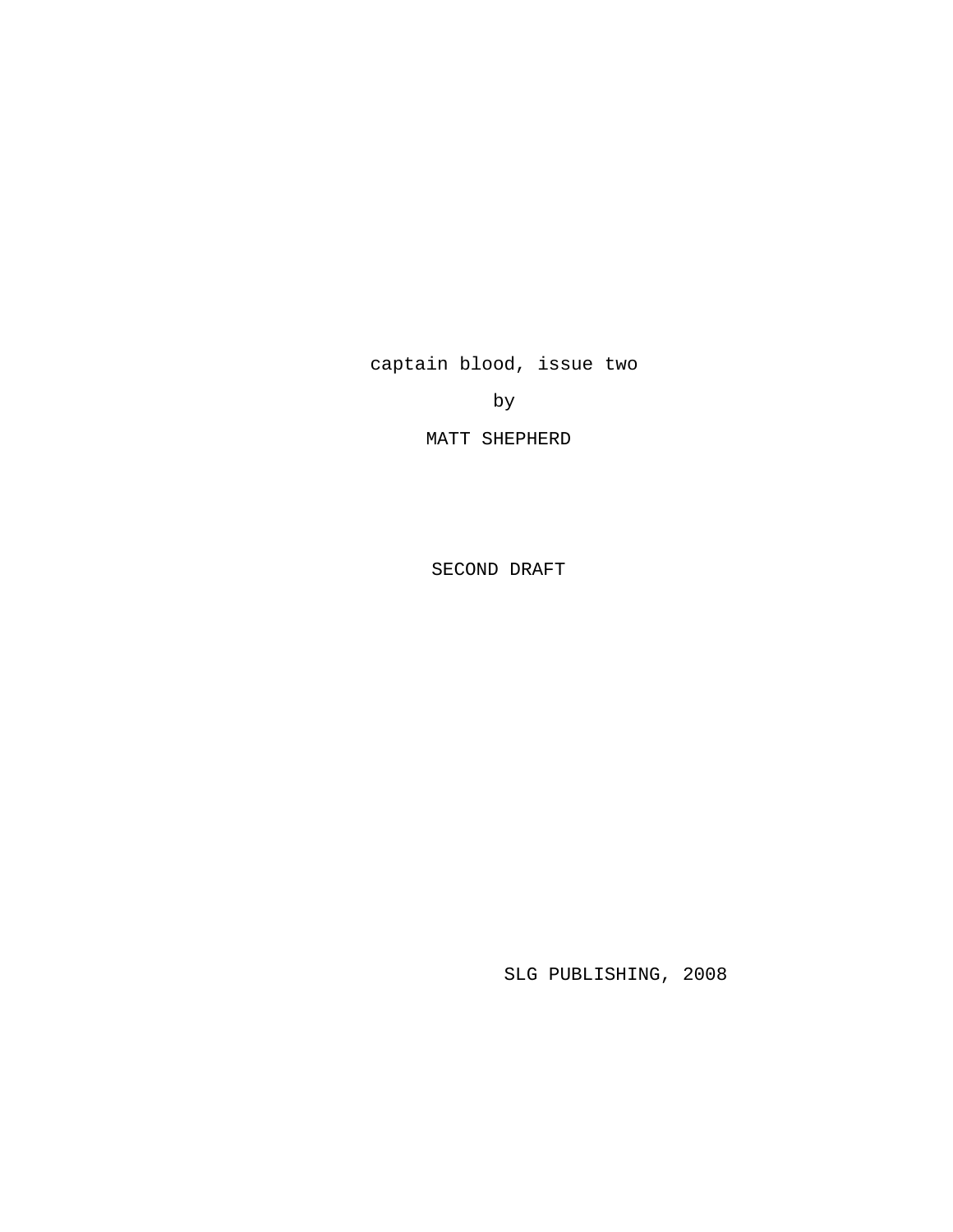#### ISSUE TWO: GENERAL NOTES

Our first "pirate" issue. There are a number of recurring characters here, and they'll be in their "pirate" outfits from here one out -- as opposed to slave wear -- so it might be a good idea to get some running costume choices going.

This may well be a black and white book, but then again, it might not be. If it isn't, with a cast this big, it might be good to have some simple colour cues for the cast to help us keep them straight at a glance.

According to the book, Blood dresses elegantly but simply, favoring (in the beginning) black clothes with silver accessories.

Wolverstone is a giant of a man, one-eyed (in the "lost an eye" sense, not the "freakish cyclops" sense) and dresses plainly in browns and greens.

Ogle, the gunner, would favour clothes that can get dirty - dark greys, dark browns.

Pitt is apparently "almost foppish," with purples, reds, and probably pirate ruffles.

Dyke is in greens. He's also black, which is pretty distinctive. He's the next captain, one they get another ship. He's calm and in command, but not as flashy or interesting as Blood.

HATS: Later in this issue, and in the third issue, Blood's crew will mingle with French pirate crews run by Lavasseur and Cahusac. It's important to tell them apart, so I suggest we put Blood's men in hats or bare-headed, and the French pirates in headscarves.

## ISSUE TWO, PAGE ONE

PAGE DETAILS: Opposite numbers meet. A first-page splash, establishing our hero, Peter Blood, facing off against our half-issue villain, Don Diego. Blood is dressed in black-and-silver pirate finery. Diego is dressed well, but still in his conquerin' outfit from the day before, when Blood captured him.

We've jumped forward a day, which can be shown by Blood being a bit better dressed and clean-shaven, more composed.

IMPORTANT: Blood is wearing a distinctive neck-sash. He'll give it to Estaban later, and if Estaban ever returns in a series, the sash will be a plot point and a character motif.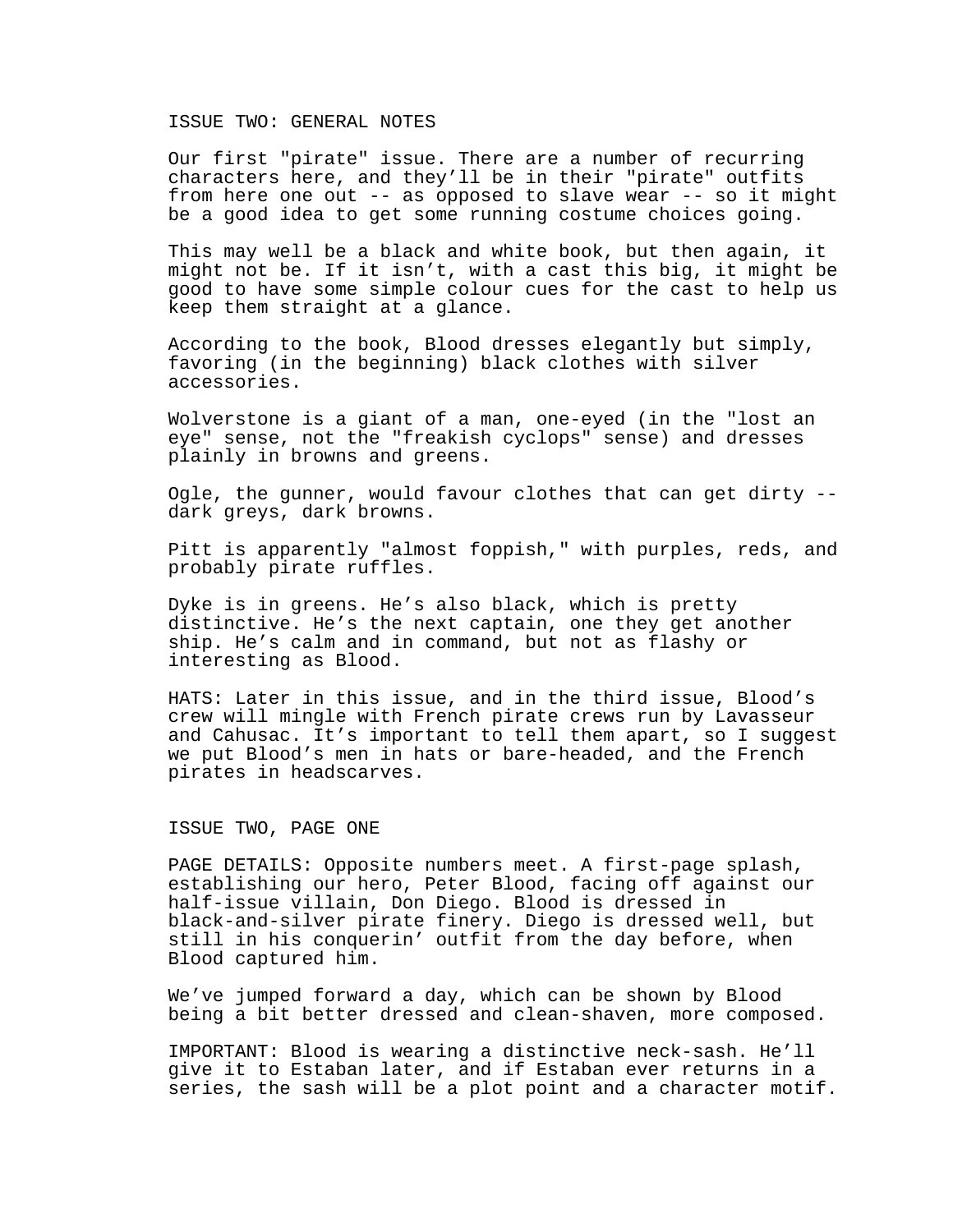PANEL ONE

As said, full-page splash: Don Diego, arms bound behind his back and bristling with anger, is thrusting his chin out at Captain Blood, who is -- as always -- as cool as a sea cucumber.

CAPTION This, then, is Peter Blood: CAPTION (2) Once a doctor! Once a soldier! CAPTION (3) Yesterday: a slave! CAPTION (4) Today: a FUGITIVE! DON DIEGO (translated) Arrogant MONGREL! You capture me, take my SHIP-- DON DIEGO (2) (translated) And you think I will NAVIGATE for YOU? Do what you will with me! NEVER will I aid you! ISSUE TWO, PAGE TWO PANEL ONE

Captain Blood smiles at the defiant Don Diego.

BLOOD (translated) My navigator is INDISPOSED, Don Diego. You're the only person on the Cinco Llagas QUALIFIED to guide us.

PANEL TWO

DON DIEGO (translated) And if I refuse?

BLOOD (translated) Without a navigator, we'll be lost, captured and killed.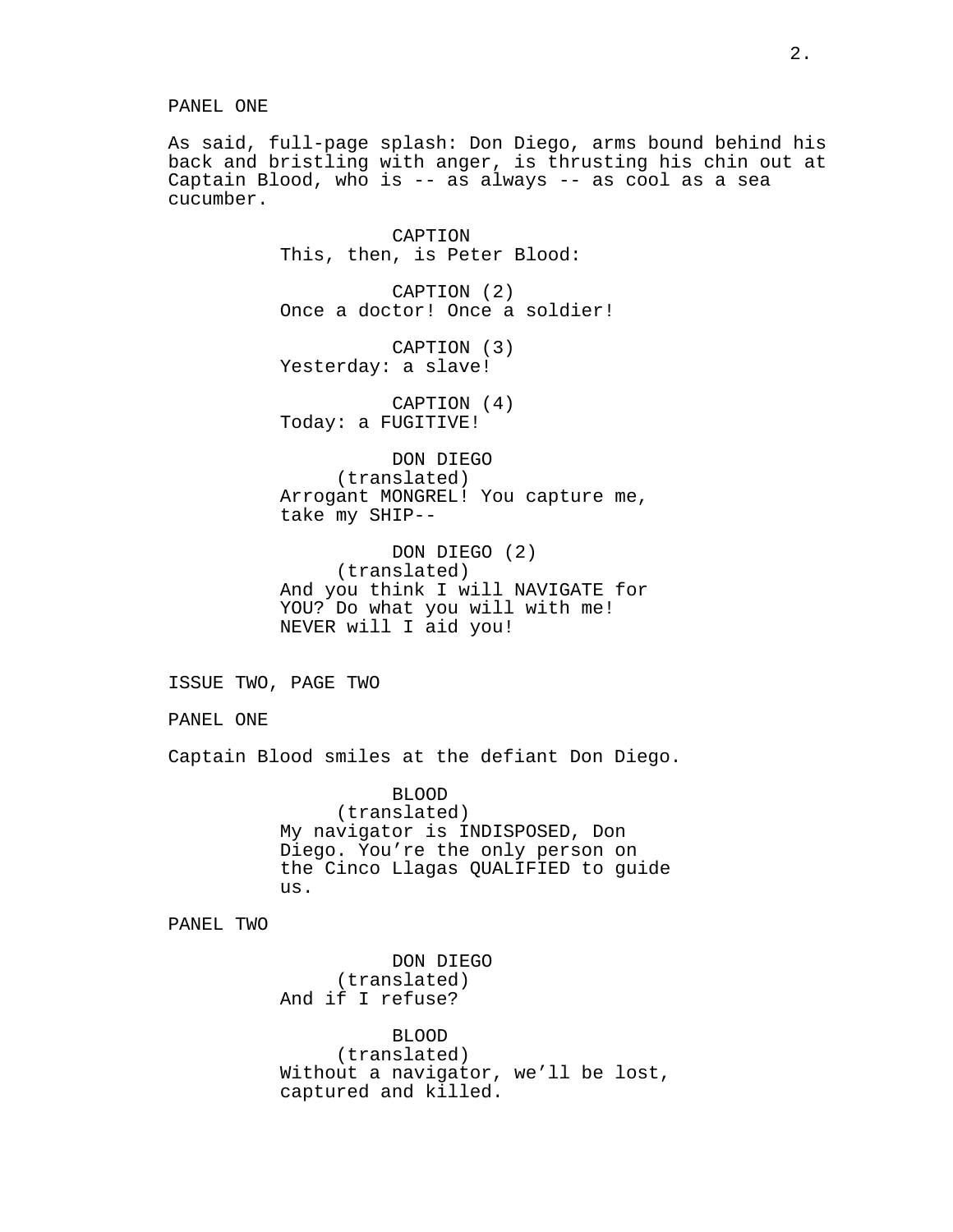PANEL THREE Blood's men present Don Estaban, Diego's sun, bound and struggling. Wolverstone has a knife at Estaban's throat. BLOOD (translated) But your SON will be dead long before it comes to that. ESTEBAN (translated) F- father? DON DIEGO (off, translated) Esteban! PANEL FOUR Diego strains against his bonds again. DON DIEGO (translated) You wouldn't! You MONSTER! BLOOD (translated) Make no mistake, Don Diego. We are not SAVAGES. But we are fugitives. PANEL FIVE Blood draws in close to Don Diego, uncomfortably so.

> BLOOD (translated) And we are DESPERATE men.

ISSUE TWO, PAGE THREE

PANEL ONE

Don Diego sags in defeat.

DON DIEGO (translated) As you wish. I will navigate. You... keep my son safe.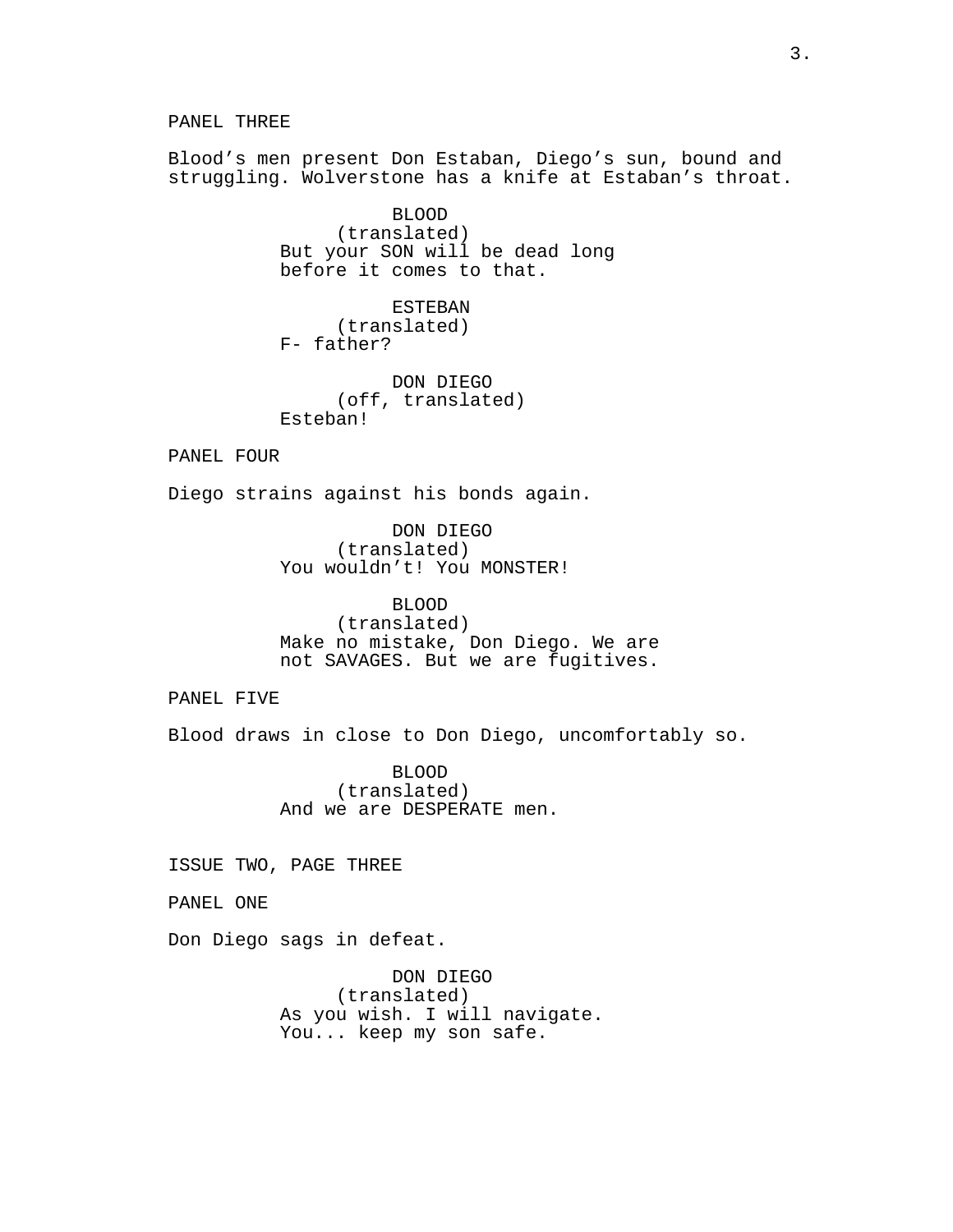BLOOD (translated) Your son will be as safe as ANY man on this vessel.

PANEL TWO

Blood points off the stern.

BLOOD (translated) We make for Curaco. Once there, you, your son and the crew members we captured will be released.

DON DIEGO (translated) For some reason I TRUST you, Blood. I will guide you to Curaco.

PANEL THREE

Blood and Diego shake.

PANEL FOUR

Wolverstone and Ogle watch from the side of the vessel. Ogle is the least trusting of the crew, and Wolverstone is naturally suspicious as well.

> WOLVERSTONE Our captain is quick to think the best of people.

OGLE A dangerous habit at the best of times, Mr. Wolverstone.

PANEL FIVE

Don Diego is talking to the the helmsman, pointing off in an off-panel direction. He looks sly.

> OGLE (caption) But especially for men such as us.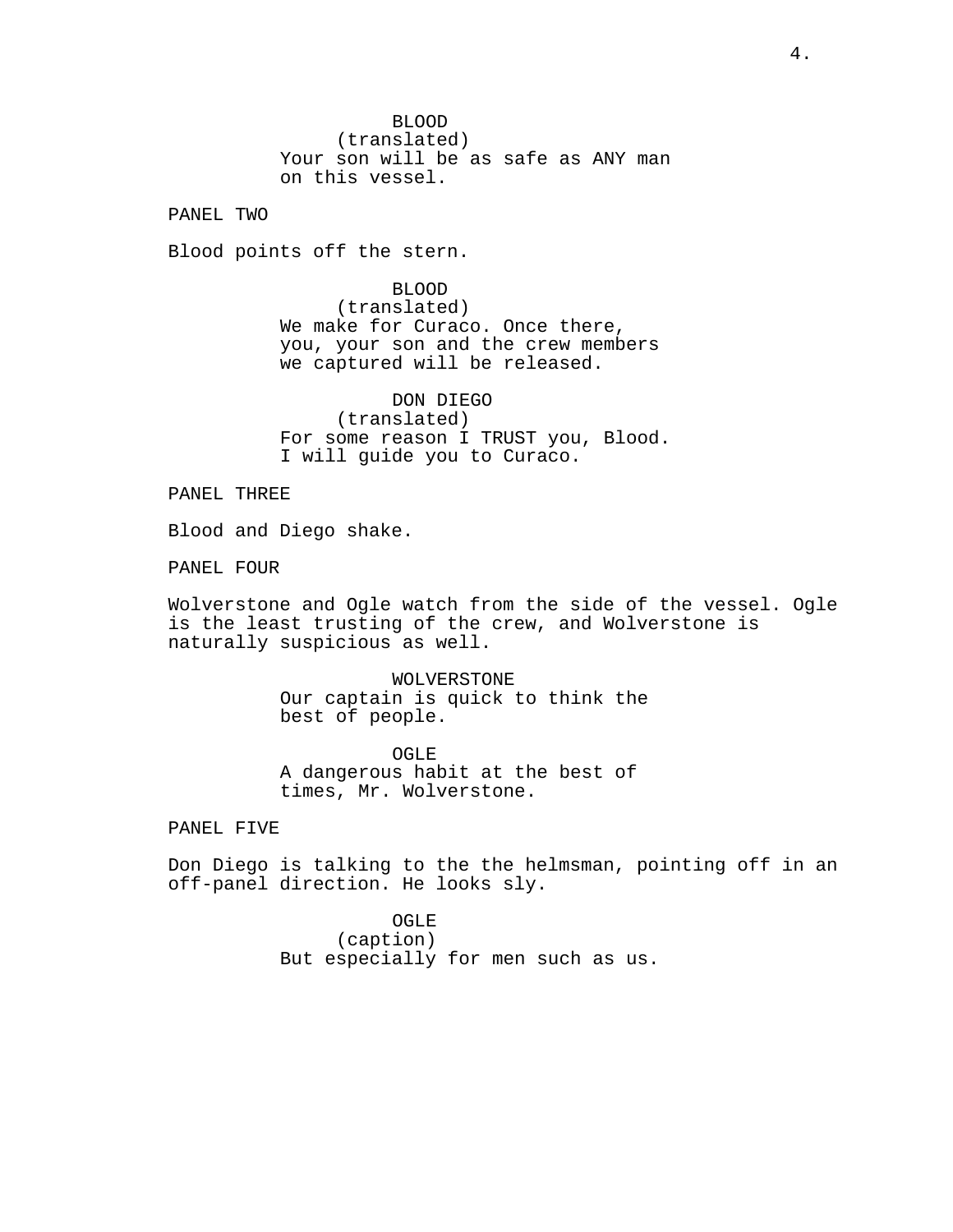ISSUE TWO, PAGE FOUR PANEL ONE It's late evening. Dyke and Ogle are helping Pitt -- still in bandages, but functional -- up from belowdecks. PITT How-- how long have I been -- OGLE Days, Pitt. DYKE But it's fine. We found a navigator. We're on course. PANEL TWO Pitt is looking up at the sky. PITT Where is Blood? DYKE There have been some delays, but-- PITT (2) WHERE IS BLOOD?!? PANEL THREE Captain Blood approaches Pitt, who is gesturing angrily at the darkening sky. BLOOD Pitt! You're awake, my friend! PITT What IS this? We were supposed to make for Curcao! BLOOD We ARE making for --PANEL FOUR Pitt grasps Blood by the shoulders. PITT The stars, man! Our bearing! This isn't RIGHT! Not right at all!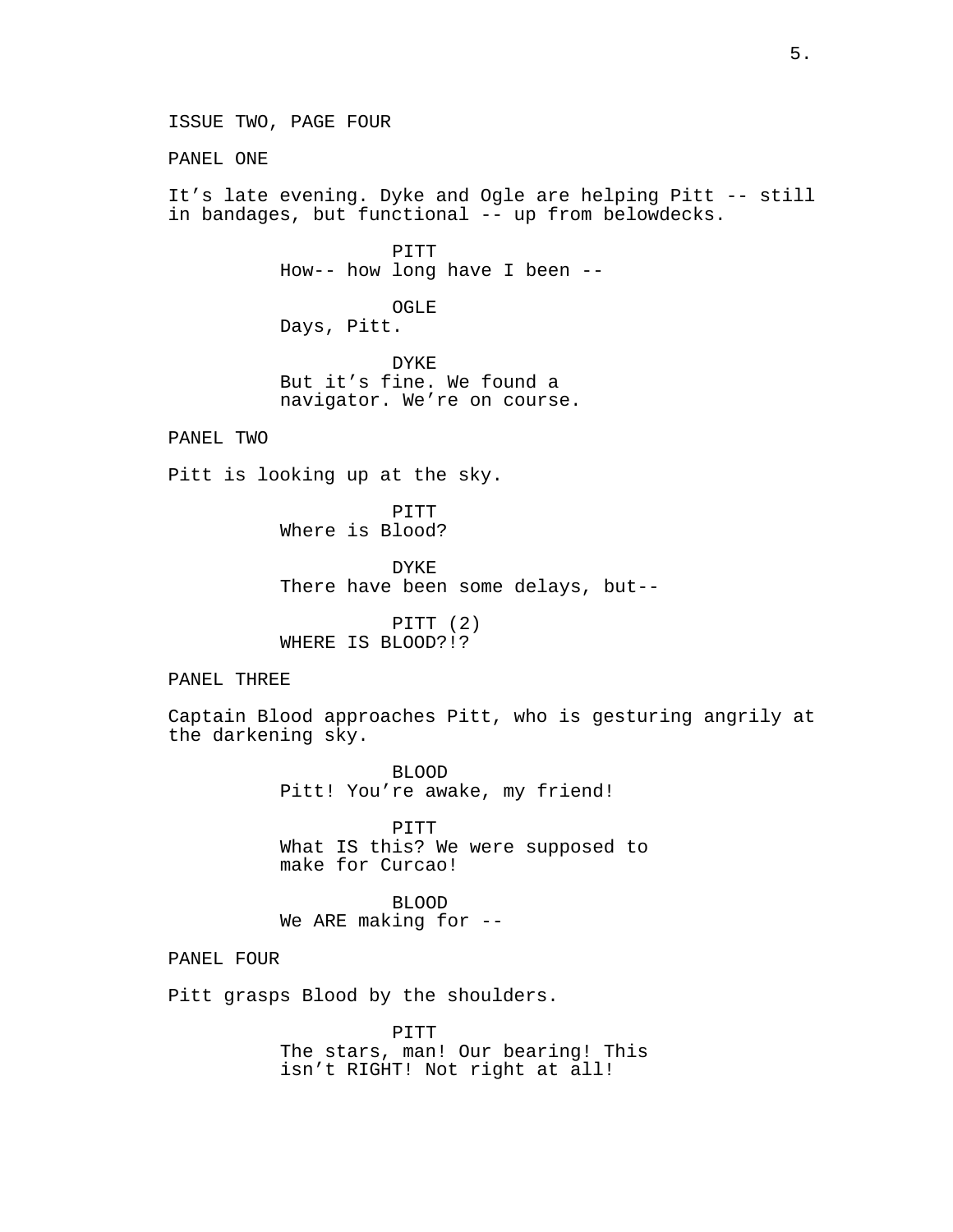BLOOD

What?

PANEL FIVE

Blood strides over to Don Diego, who is staring intently off the bow.

> BLOOD (translated) Don DIEGO! What game are you PLAYING?

DON DIEGO (translated) Ah. Captain. The game is simple.

PANEL SIX

Don Diego smiles a shark smile.

DON DIEGO (translated) It is a game I play with my BROTHER, Miguel, every time I raid an English settlement that might muster a ship to follow.

PANEL SEVEN

Past Diego, we can see a ship -- a galleon -- coming up upon Blood's vessel.

> DON DIEGO (translated) It is called "RENDEZVOUS."

ISSUE ONE, PAGE FIVE

PANEL ONE

Blood grabs Diego, spinning him around.

BLOOD (translated) I swore I would KILL you if --

DON DIEGO (emphatically NOT translated) THEN KILL ME, ENGLISH DOG!

PANEL TWO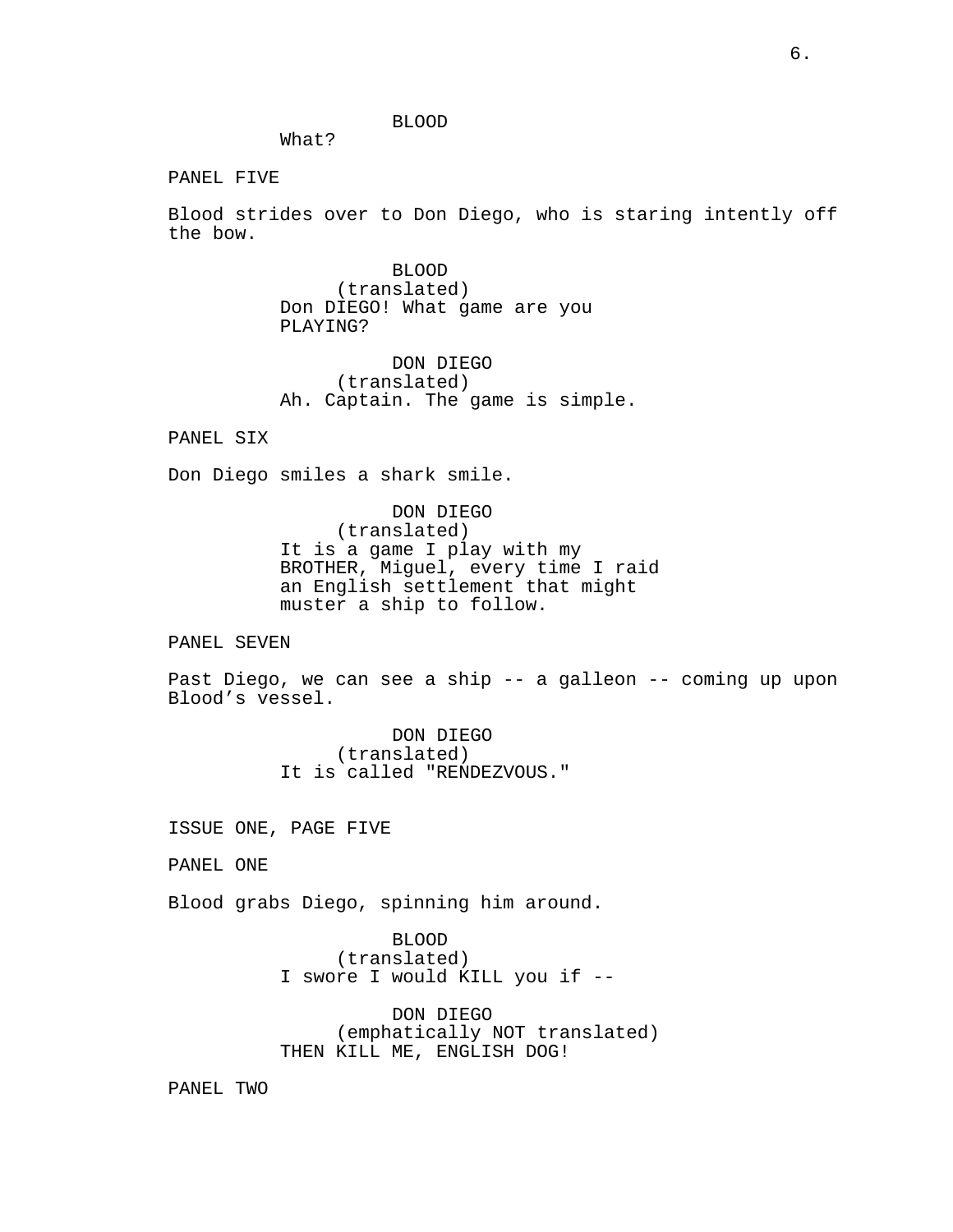Don Diego lunges at Blood's throat.

DON DIEGO Yes, I speaks English! I has been LISTENING to you DAYS now!

#### PANEL THREE

Wolverstone and Ogle pull Don Diego back. Don Diego is struggling against them.

> DON DIEGO If you kill me, kill my son -- my brother, Don Miguel, he kill you all DEAD!

DON DIEGO (2) He SEEN us by now! He COMING!

# PANEL FOUR

Blood snarls at Don Diego, who is struggling for his freedom.

> DON DIEGO You have TWENTY MEN maybe on this ship, Blood! He have HUNDRED! Surrender and live! Kill me and DIE!

# PANEL FIVE

Wolverstone leans in to confer with Blood.

WOLVERSTONE He is serious, Blood. We cannot take Don Miguel. And he is not afraid to die.

BLOOD Don Diego does not fear his death. But I know who does.

# PANEL SIX

Blood points down towards the belowdecks.

BLOOD Wolverstone, fetch Don Esteban. Ogle. Dyke. Bring Don Diego below with me.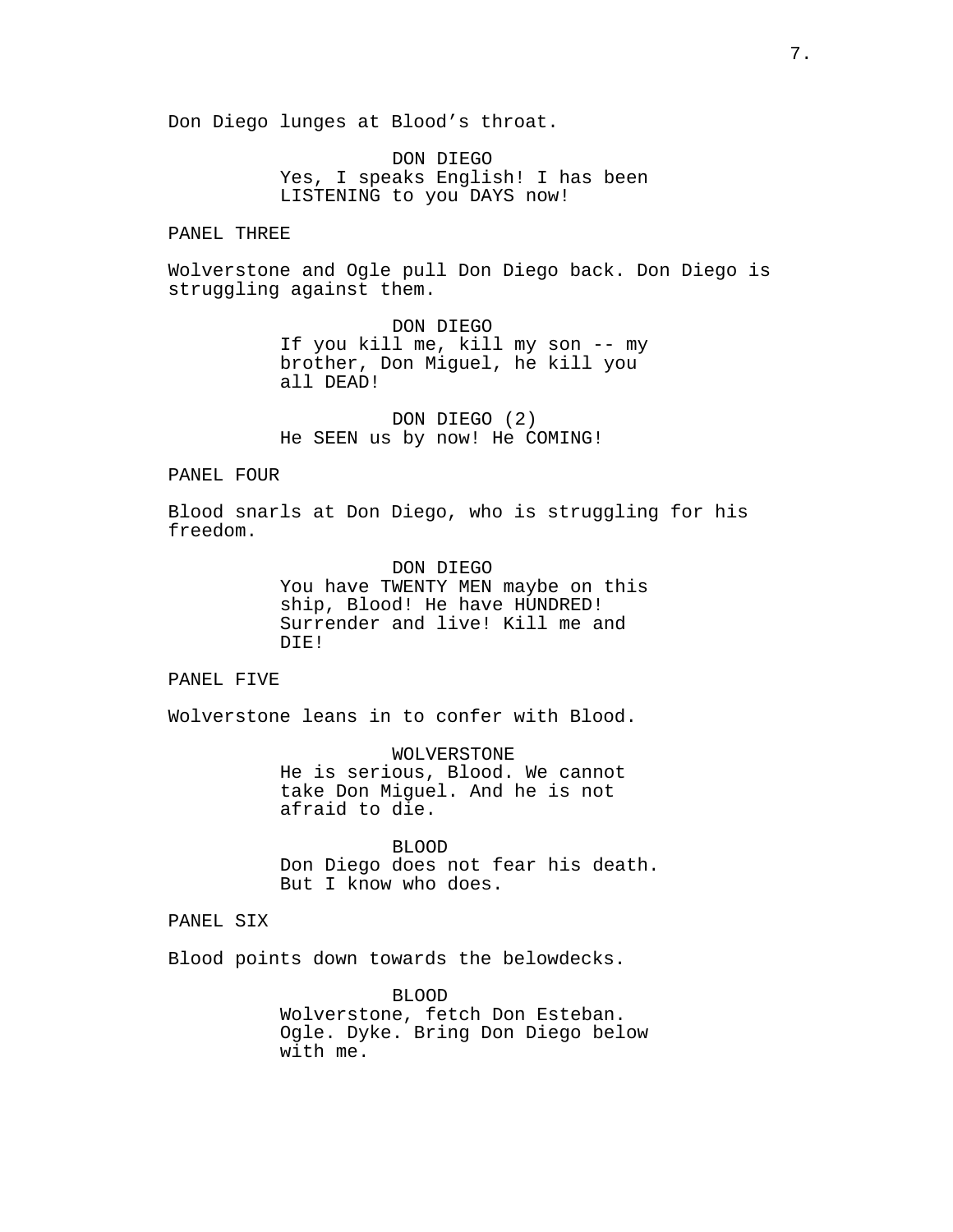ISSUE ONE, PAGE SIX

PAGE DETAILS: Okay, we're in the gunnery, where the cannons are. It's dark with just the light of the cannon slots, and that's a good opportunity, because Blood is about to shift gears. So far this issue he's been debonair and gentlemanly (except for the early threat) -- now he has to show some steel. We need to sell him as the sort of man who would casually blow a guy to pieces -- shadows, hidden faces, whatever you have to make him suddenly look sinister.

PANEL ONE

Don Estaban is being forced down the steps by Wolverstone into a darkened room.

> DON ESTEBAN (translated) Unhand me, you cur! My FATHER will teach you some manners!

PANEL TWO

Insert shot of Don Esteban's face -- horrified.

DON ESTEBAN (translated) Father?

PANEL THREE

A large panel. Don Diego has been tied across the mouth of a cannon, facing forward -- toward the cannon opening in the ship wall -- his arms and legs pulled backwards and lashed to the rear of the cannon. The cannon muzzle is pushed into the centre of his back like this: if it goes off, it will blow his lungs and the rest of his torso to smithereens. It looks very very painful. Captain Blood stands beside him, looking at Estaban (us, since this is Estaban's POV).

> DON DIEGO (translated) Blood. I kill you for this.

BLOOD (translated) Listen to me carefully, boy.

PANEL FOUR

Captain Blood leans forward. We're out of POV now, watching Blood talk to the boy, almost nose to nose.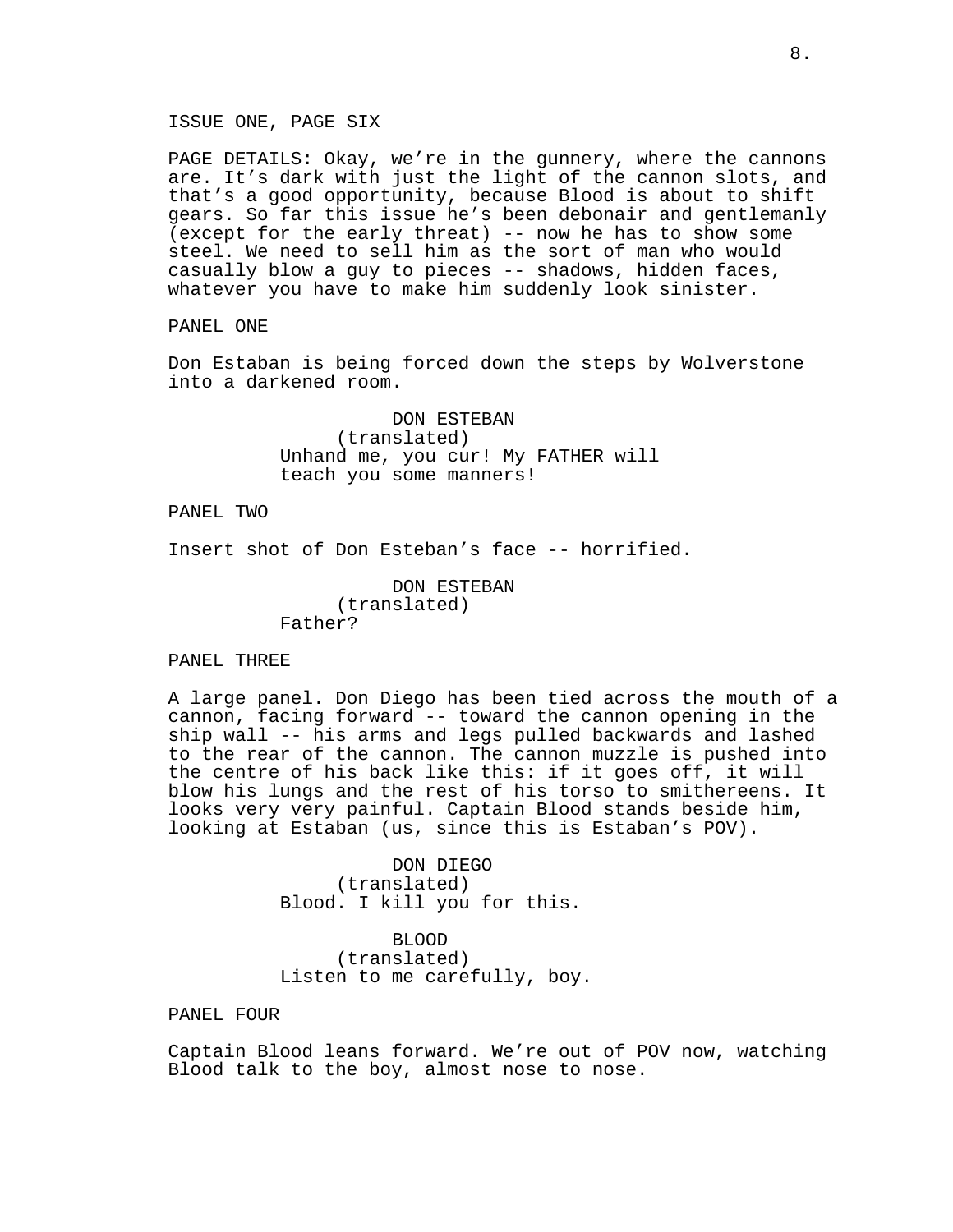BLOOD

(translated) Your uncle's ship lies close to here. He has the power to destroy us, but not before we fire one volley.

PANEL FIVE

Captain Blood gets right in the kid's face.

BLOOD (translated) And a particular cannon will fire first.

PANEL SIX

BLOOD (translated) Now it is in BOTH our interests to see that the cannons do not fire.

ISSUE ONE, PAGE SEVEN

PAGE DETAILS: Finally, we meet Blood's true opposite number: Don Miguel, the Spanish captain. He's like Don Diego but more kick-ass. Remember him! He'll be in all our subsequent issues, and a recurring villain if this ever turns into an ongoing.

PANEL ONE

Captain Blood and Don Estaban are standing on the deck of Don Miguel's ship, a few chests at their feet. Don Miguel is talking to them.

> DON MIGUEL (translated) Esteban! My nephew! And --

BLOOD (translated) Don Pedro Sangré, Don Miguel. Don Diego is... indisposed. A slight wound from a skirmish -- nothing serious, but he cannot rise.

PANEL TWO

Don Miguel arches an eyebrow.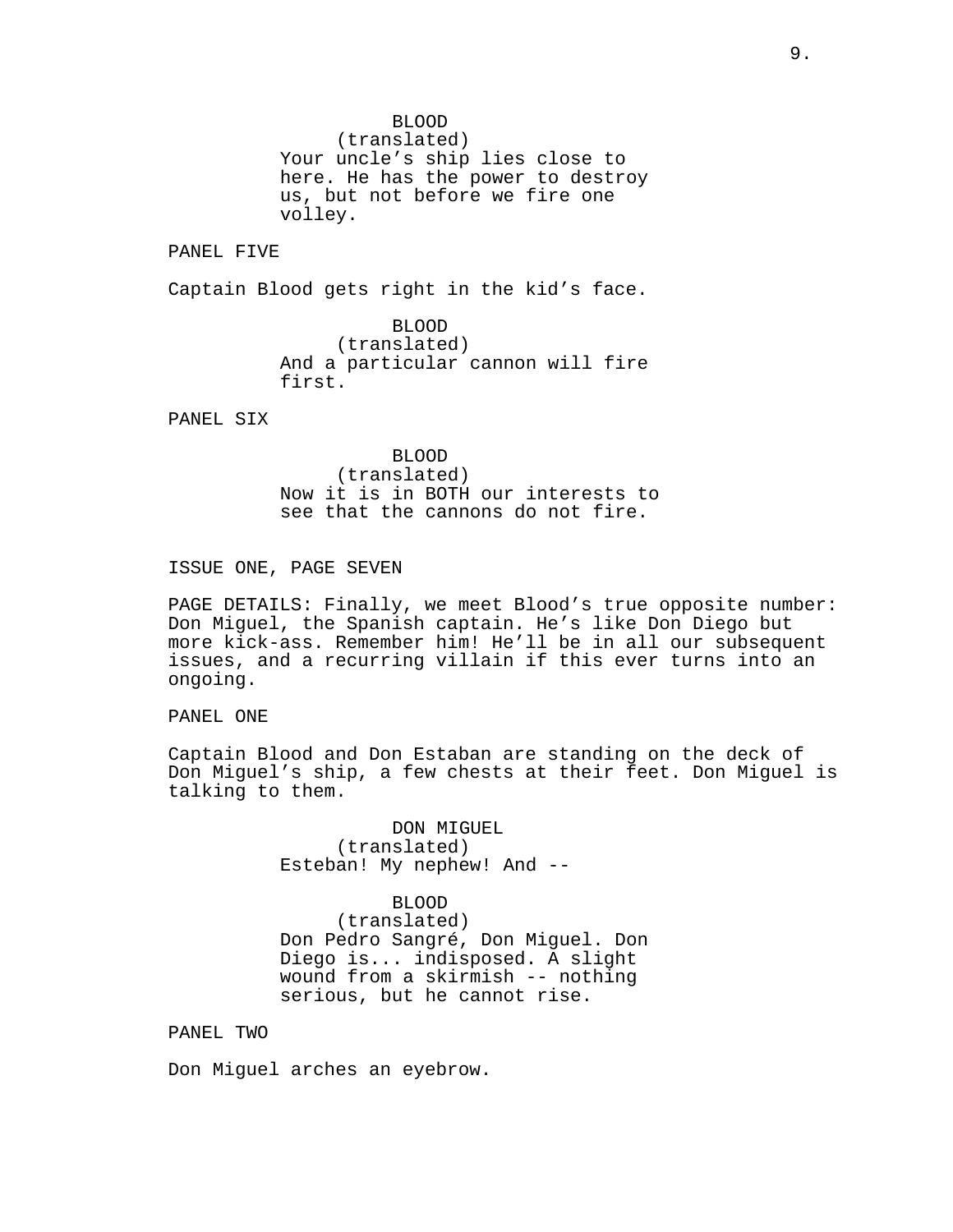DON MIGUEL (translated) Then I must go to him! Ailing or no, he is my brother. DON ESTEBAN (translated, panicked) No! DON MIGUEL (2) (translated) NO, nephew? PANEL THREE "Don Pedro Sangré" steps in. BLOOD (translated) Don Miguel, we have brought you some ... findings... from our recent SALVAGE. PANEL FOUR Blood opens a chest to reveal piles of gold. BLOOD (translated) But as a REPRESENTATIVE of the Spanish Crown, there are certain reasons you should NOT board Don Diego's ship. Brother or no. ISSUE ONE, PANEL EIGHT PANEL ONE Don Miguel lets a handful of gold run through his fingers. DON MIGUEL (translated) If I do not see what you have in the hold, I will not have to DENY it later, hmm? Clever. PANEL TWO Don Miguel claps Blood on the shoulder.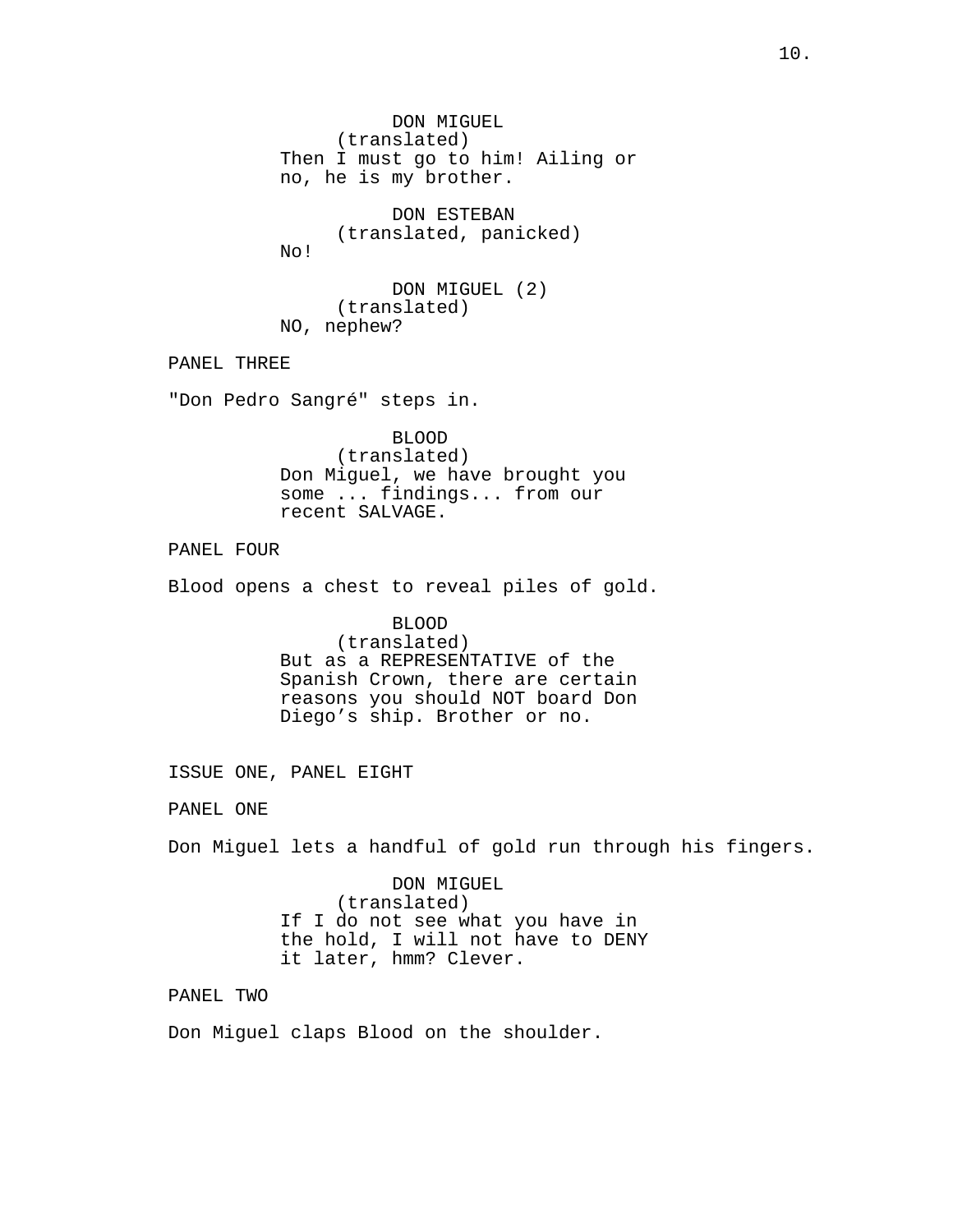DON MIGUEL (translated) You tell my brother to meet me in Hispanola in a week.

PANEL THREE

Don Miguel looks Don Esteban in the face.

DON MIGUEL (translated) And you look after your father, hmm? He takes too many risks.

DON ESTABAN (translated)  $T = -$ 

PAGE FOUR

Don Estaban falters, then recovers. We can see Blood behind him, looming over his shoulder.

> DON ESTABAN (translated) Yes, Uncle. I will.

ISSUE ONE, PAGE NINE

PANEL ONE

Blood and Don Esteban are back aboard the Cinco Llagas. Blood is waving to Don Miguel on the other boat with one arm; the other arm is around Don Estaban's shoulder in a gesture that looks friendly but is actually holding Don Estaban fast.

> BLOOD (translated) Good sailing, Don Miguel! Until Hispanola!

BLOOD (low voice, NOT translated) Haul anchor and set sail.

PANEL TWO

Don Esteban breaks free from Blood's arm and runs.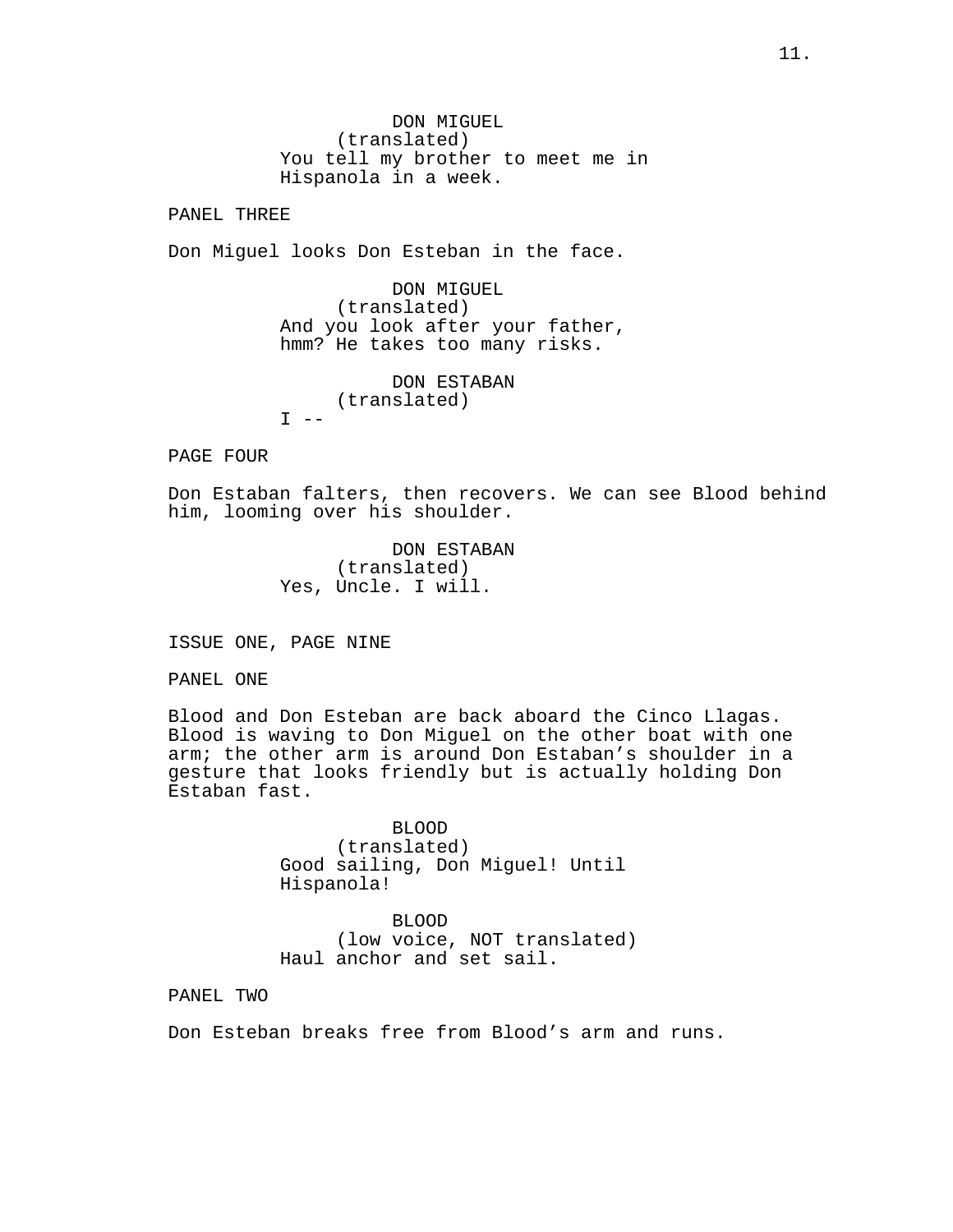DON ESTEBAN (translated) FATHER!!

PANEL THREE

Don Esteban runs down the steps into the gun chamber.

DON ESTEBAN (translated) Father, I--

PANEL FOUR

Don Esteban's POV: Don Diego is still lashed to the cannon, but his head is slack. He's dead.

> DON ESTEBAN (translated, off) Father?

ISSUE ONE, PAGE TEN

PANEL ONE

Looking at Esteban: Blood is standing over his shoulder, a bit creepy in the half-light of the gunnery.

> BLOOD Your father is dead.

PANEL TWO

Esteban grabs his father, trying to pull him free.

ESTEBAN (translated) FATHER!

PANEL THREE

Peter Blood pulls him back.

BLOOD (translated) I'm a doctor, boy. I know death.

BLOOD (translated) He died of fright. A moment before we left him.

PANEL FOUR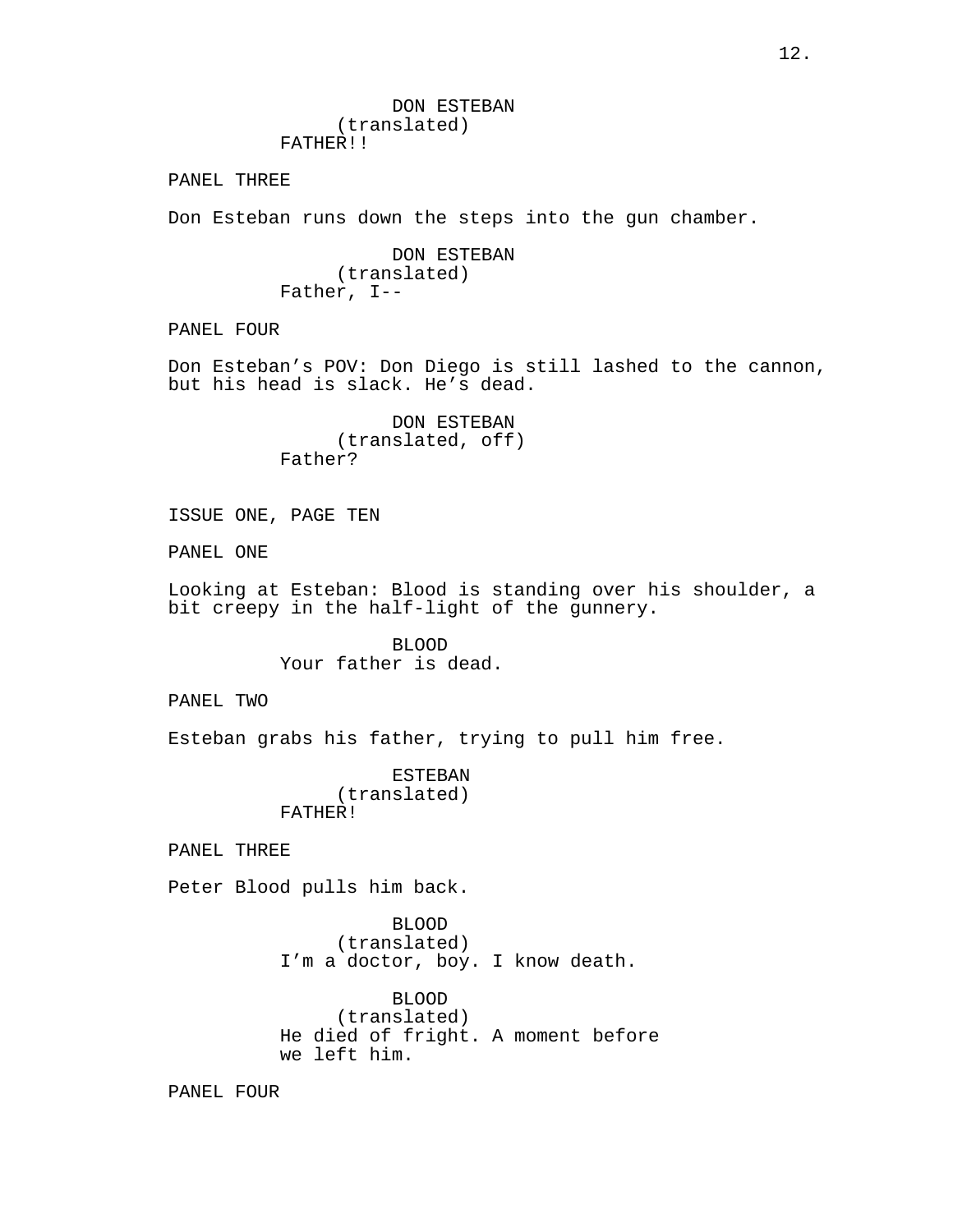ESTEBAN (translated) Had I known that when we left, you would be hanging from a yardarm.

> BLOOD (translated)

I know.

PANEL FIVE

Blood takes his sash and ties it around the boy's neck in a gesture of fondness and some pity.

> BLOOD Mark this, boy. A clever man can always find profit in the ignorance of others.

PANEL SIX

Abovedecks. Blood gives Wolverstone some instructions.

BLOOD Prepare a skiff, Wolverstone. We'll pull close to a point, let the boy and his crew row to shore.

WOLVERSTONE Too merciful by half, Blood. We should hang him, with the rest of the Spanish.

PANEL SEVEN

Esteban (sash around his neck) and some scared-looking Spanish pirates are standing by the side of the deck with some supplies.

> BLOOD (caption) Give them a keg of water and a sack of dumplings, and to the Devil with them.

PANEL EIGHT

Blood is talking to Pitt, who is at the wheel.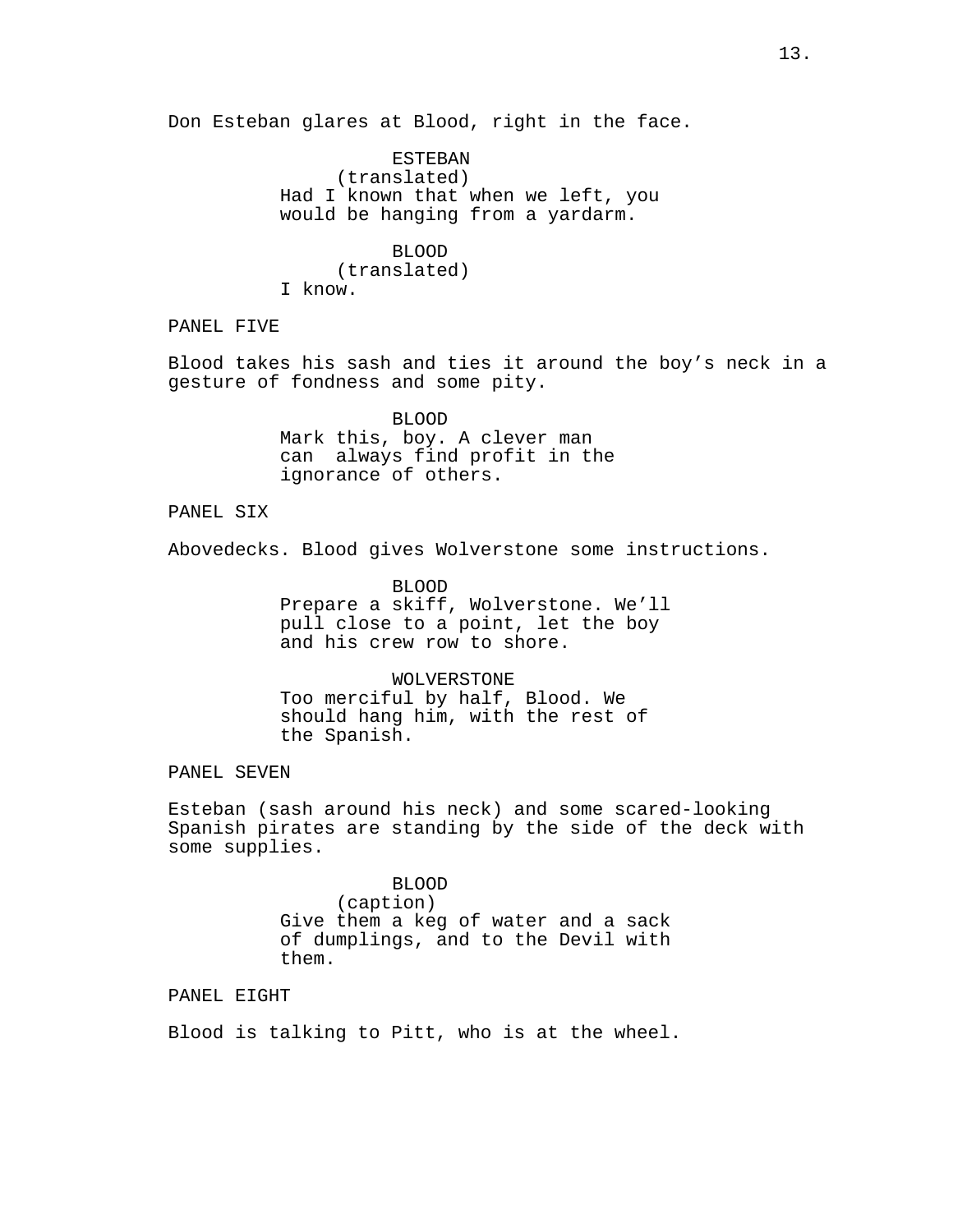PITT

Curaco?

BLOOD Not now. It's a Spanish town, and they will be out for blood. We need to find harbor somewhere less amenable to them.

BLOOD (2) Set sail for the French port of Tortuga.

ISSUE ONE, PAGE ELEVEN

PAGE DETAILS: A montage of general pirating. We're leaping about six months forward over the next three pages, chronicling Blood's arrival in Tortuga and his rapid ascent from escaped slave with a stolen boat... to a renowned pirating type. To leap the narrative forward (as is done in the original book, too) we're using the tool of Jeremy Pitt's journal.

IMPORTANT: Pitt's journal will be used as an exposition device in subsequent issues too, so find a style that you like and are comfortable with for journal entries. Try not to use something too "hand-written," as this has to be very legible. It's the whole plot!

PANEL ONE

Pirate action. Blood and his crew -- Ogle, Wolverstone, Dyke, etc. -- are leaping onto another ship they have latched onto. Mayhem is ensuing.

> CAPTION (journal-style) From the journals of Jeremy Pitt, Shipmaster for Captain Peter Blood:

## CAPTION

(journal) It was only harsh circumstance - being sought by both the English and the Spanish -- that forced Blood to dock the Cinco Llagas at the wild French port of Tortuga - the French being enemies of both England and Spain. Blood's original intention was to make our way to France or Holland.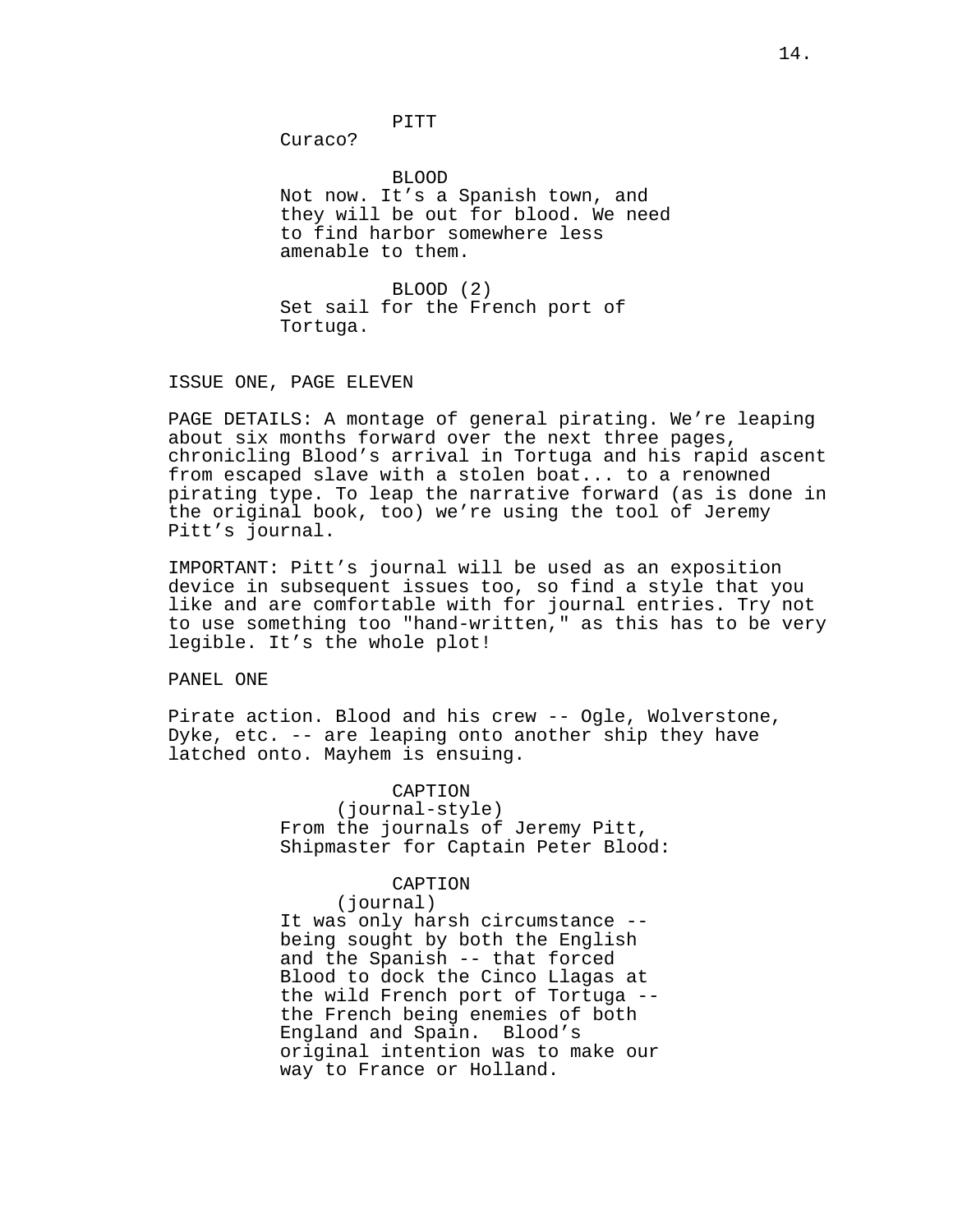# CAPTION

(journal) But no ships going to either

country were available, and the bribe used to distract Don Miguel had reduced our resources drastically. I am certain that Blood never intended to join hands with buccaneers. Not at first.

ISSUE TWO, PAGE TWELVE

PAGE DETAILS: Dramatic Leap Forward continued. Blood is now commanding a crew of 100+ men.

# CAPTION

(journal) But Blood was driven. Trouble drove him, inaction drove him, and something else besides.

# CAPTION

(journal)

He was an escaped slave, an outlaw in his own land and a homeless outcast in any other. But the sea is free to all, especially those at war with humanity -- this outlawry, his military training and skill. Is it any wonder he succumbed? That he RENAMED the Cinco Llagas and took to the sword, signing the articles that bound his fellow outlaws? Can you blame him?

# CAPTION

(journal) And this trade, that might have worn a repellent aspect when urged by greasy, half-drunken adventurers, boucan-hunters and lumbermen, became a dignified, almost official form of privateering when advocated by the courtly, middle-aged gentleman who in representing the French West India Company seemed to represent France herself...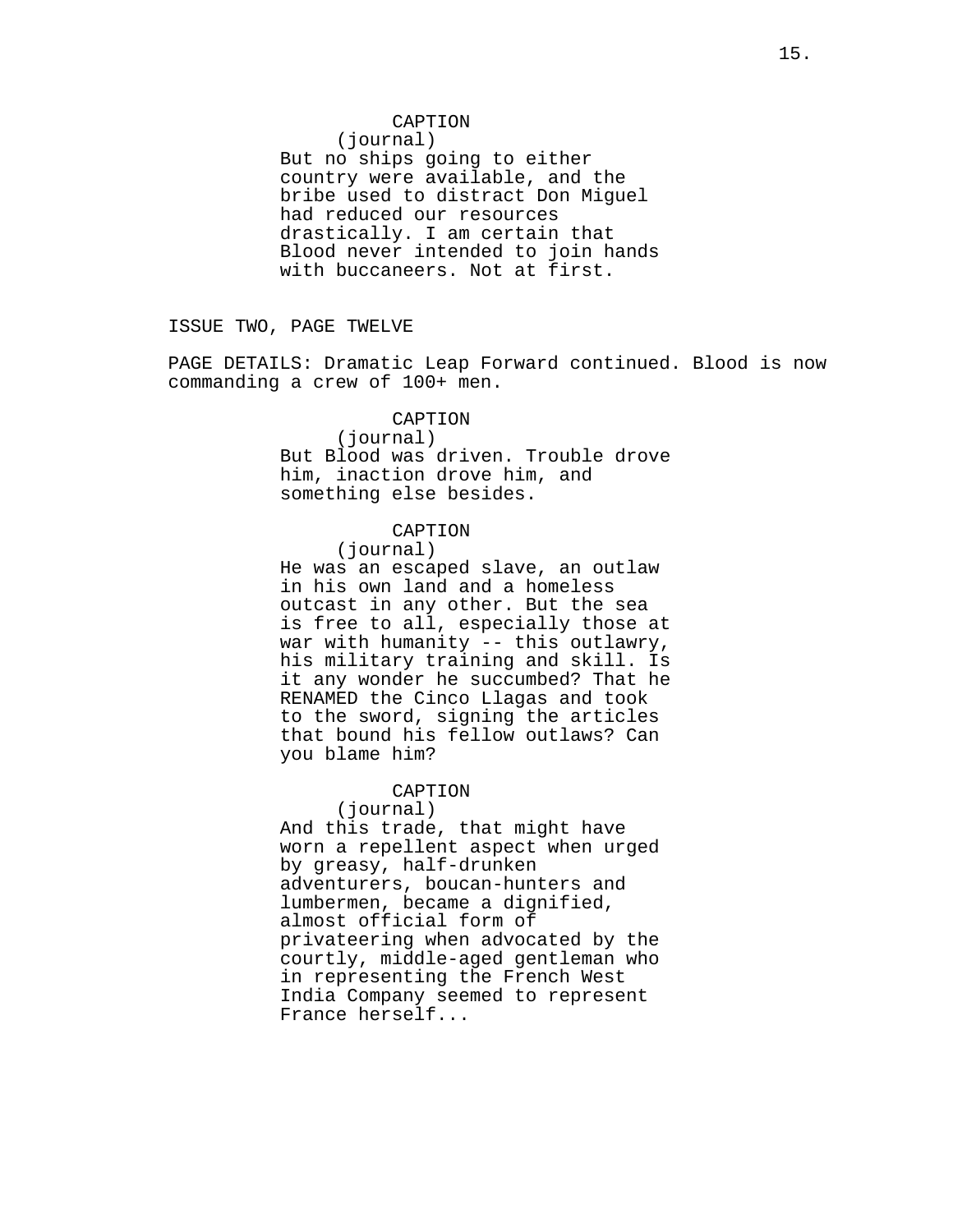ISSUE ONE, PAGE THIRTEEN

PAGE DETAILS: Annnd we're back. We're going to jump from M. d'Ogeron, the governor of Tortuga, to Lavasseur, who is a very "piratey" pirate.

# PANEL ONE

The very comfortable M. d'Ogeron, in his well-furnished and fancy study, fingers steepled as he gazes over a desk. He'll recur in this issue, and in any ongoing series. D'Ogeron resembles a sleek, satisfied cat, surrounded by his treasures and comfortable in his position, but crafty and dangerous in his own right.

> CAPTION (journal) ...Monsieur d'Ogeron, the governor of the island, who levied as his harbour dues one tenth of all spoils brought into the bay, AUGMENTED by his status as the sole person who could convert recovered booty into French francs.

PANEL TWO

In a smoky tavern: LAVASSEUR. He's -- as said on page 13 - a greasy, half-drunken adventurer. As compared to Blood's refined, well-dressed, well-groomed pirate, Lavasseur is a huge, crazed, sloppy pirate stereotype.

> CAPTION (journal) And then there was LAVASSEUR.

#### CAPTION

(journal) Blood had the skill and the reputation, but there was word that the Spanish were hunting him. That Don Miguel was scouring the seas. Blood had more ability than any mere buccaneer, but not nearly the manpower to resist the Spanish under Don Miguel's capable direction.

### PANEL THREE

Lavasseur and Blood shaking hands on the deck of a ship. There are many pirates around.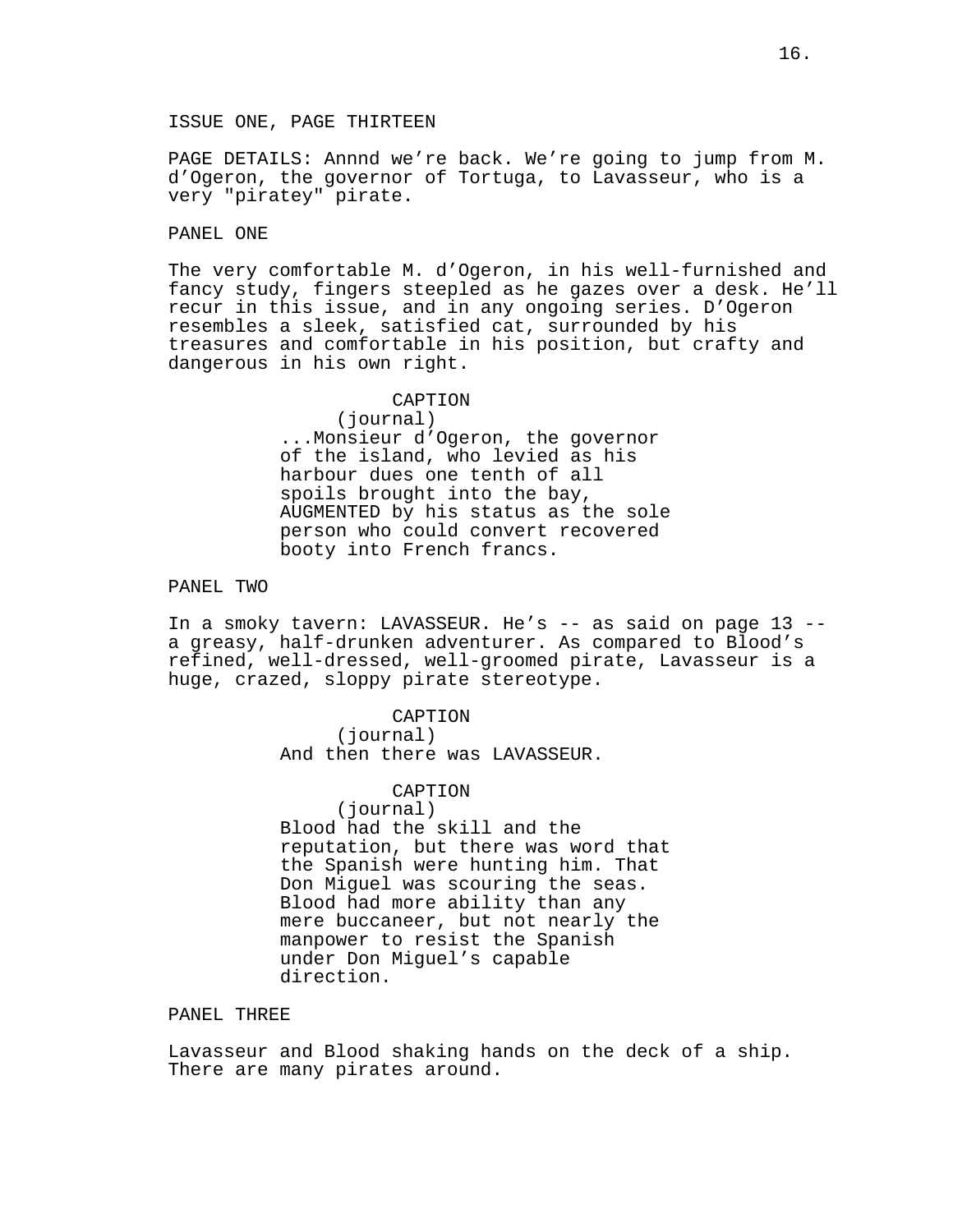IMPORTANT: We will, in both this issue and the next one, distinguish Blood's men and the French pirates of Lavasseur (and later Cahusac) via headgear. "Our" pirates wear hats or are bare-headed; the French pirates all wear headscarves.

> CAPTION (journal) So when Lavasseur approached Blood with his many ships and hundreds of men, offering a partnership, Blood made a deal with the devil. Why not?

CAPTION (journal) What was one extra layer of damnation, more or less?

#### CAPTION

(journal) Blood signed the articles, and became Lavasseur's partner at Wolverstone's urging -- and against his own better judgement.

ISSUE ONE, PAGE FOURTEEN

PAGE DETAILS: Transition from the journal-drive overview back to exciting pirate comics.

PANEL ONE

Lavasseur is on the docks with Blood, a handful of jewelry and gold held up between them -- he's crazed and gloating, Blood is cool and reserved.

> **LAVASSEUR** Ha! We are UNSTOPPABLE, Blood! With your tactics supporting my MIGHT, we plunder at WILL!

BLOOD The ENGLISH and the SPANISH. Never the French. Never the Dutch. D'Oregon will not STAND for it.

PANEL TWO

An attractive woman, Madeline, runs into Lavasseur's arms. She's Governor d'Ogeron's daughter, so a little resemblance is a good idea.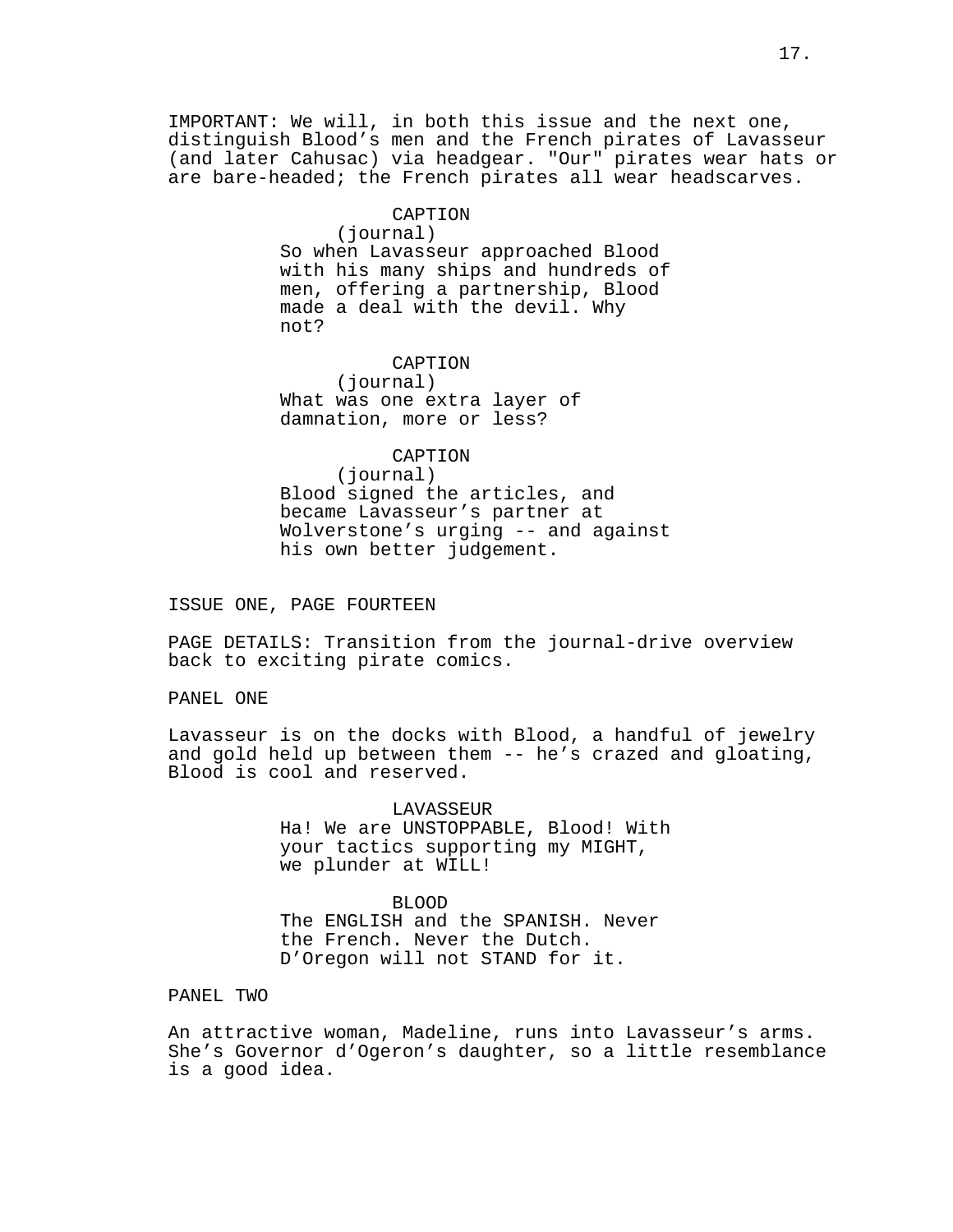MADELEINE Lavasseur! My bold captain!

LAVASSEUR Madeleine! My flower!

PANEL THREE

The two are passionate about each other.

MADELEINE I was so WORRIED --

LAVASSEUR I am the king of the seas, my love! There's no reason to --

D'OGERON (off) LAVASSEUR!

PANEL FOUR

Insert shot of Lavasseur, suddenly aggravated.

LAVASSEUR

Worry...

PANEL FIVE

D'Ogeron is striding across the docks, accompanied by some very capable-looking guards. While Blood is badass and Lavasseur is, er, also badass, D'Ogeron makes sure to keep the most dangerous men on the island on his payroll.

> D'OGERON Get your hands OFF my DAUGHTER!

ISSUE ONE, PAGE FIFTEEN

PANEL ONE

One of the guards keeps Lavasseur back at swordpoint as D'Ogeron drags Madeleine back.

MADELEINE

Daddy! No!

D'OGERON Madeleine! I have TOLD you to stay away from this SHARK!

PANEL TWO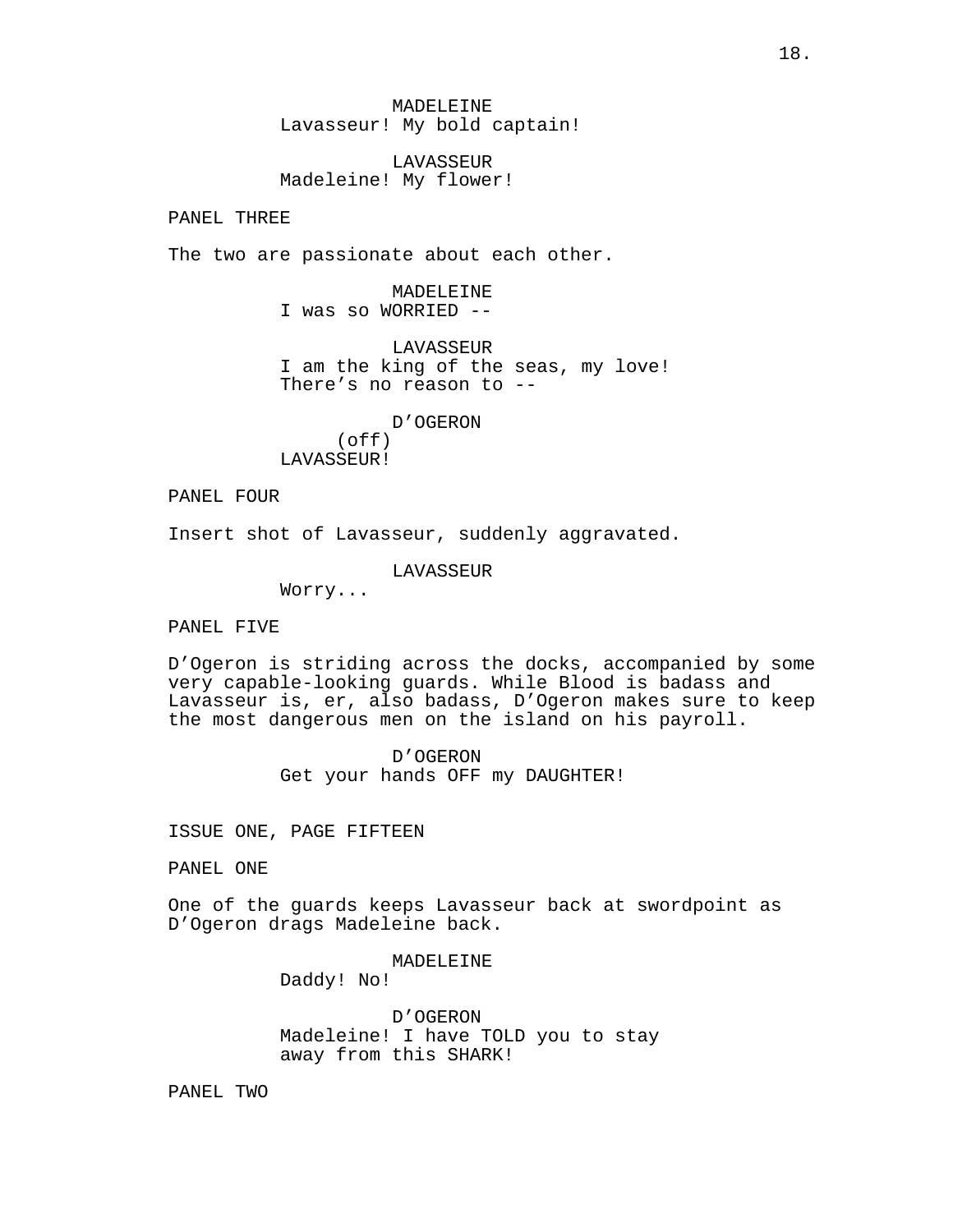Sword to his throat, Lavasseur sneers.

LAVASSEUR My money is good enough for you, D'Ogeron, but I am not good enough for your daughter?

PANEL THREE

D'Ogeron has placed himself between Madeleine -- who is being held back by another guard -- and Lavasseur.

> D'OGERON As another CONQUEST for Lavasseur? My Madeleine will not be SULLIED by your bloodstained hands!

#### LAVASSEUR

HA!

#### PANEL FOUR

Lavasseur steps back.

LAVASSEUR Madeleine WILL be mine, D'Ogeron! I know it, SHE knows it!

PANEL FIVE

Blood and Pitt watch from close by.

PITT This will be a problem.

BLOOD Women and ships. Bad luck.

PITT (2) Really? I SAW what you renamed the Cinco Llagas.

BLOOD (2) That's different.

ISSUE ONE, PAGE SIXTEEN

PANEL ONE

Lavasseur's first mate, Cahusac -- who will be a recurring character in the next issue -- is running up the dock, waving a letter in his hand.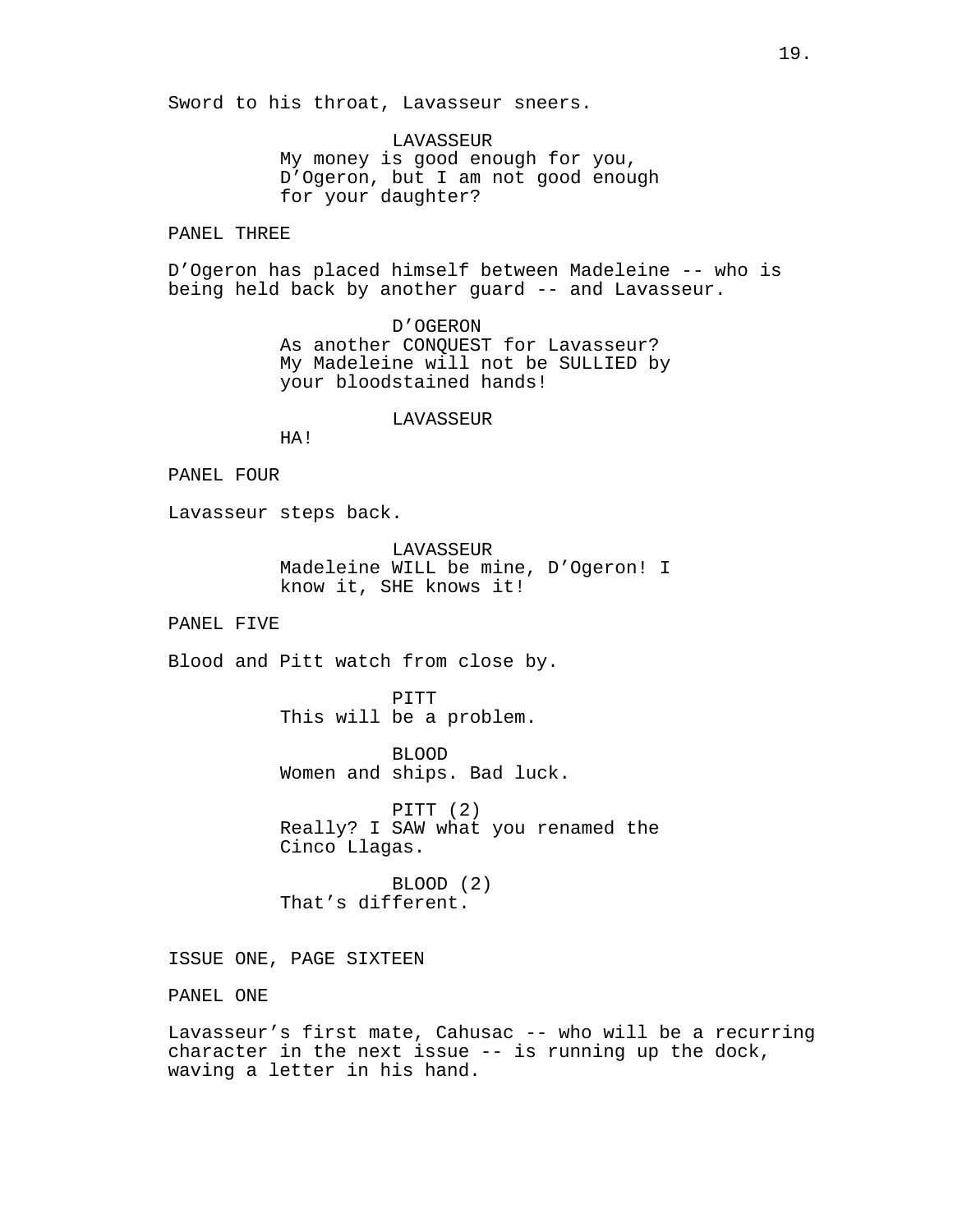CAPTION (Pitt's journal) The next morning, our grim prediction indeed came to pass.

CAHUSAC (French) LAVASSEUR!

PANEL TWO

A groggy Lavasseur steps up from belowdecks as Cahusac thrusts the letter into his hands.

> LAVASSEUR (French) Cahusac? What the DEVIL --

CAHUSAC (French) Madeleine! She -- READ this, man!

PANEL THREE

We can see the letter in Lavasseur's hands.

LETTER

(French) My well-beloved - I am in the Dutch brig Jongvrow, which is about to sail. Resolved to separate us forever, my cruel father is sending me to Europe in my brother's charge. I implore you, come to my rescue. Deliver me, my well-beloved hero! - Your desolated Madeleine, who loves you.

PANEL FOUR

Lavasseur crumples the letter in his fists.

LAVASSEUR (French) Rouse the men. We sail immediately.

CAHUSAC (French) But -- that's a Dutch ship, Captain! Protected by treaty. The articles forbid it, and Captain Blood will--

PANEL FIVE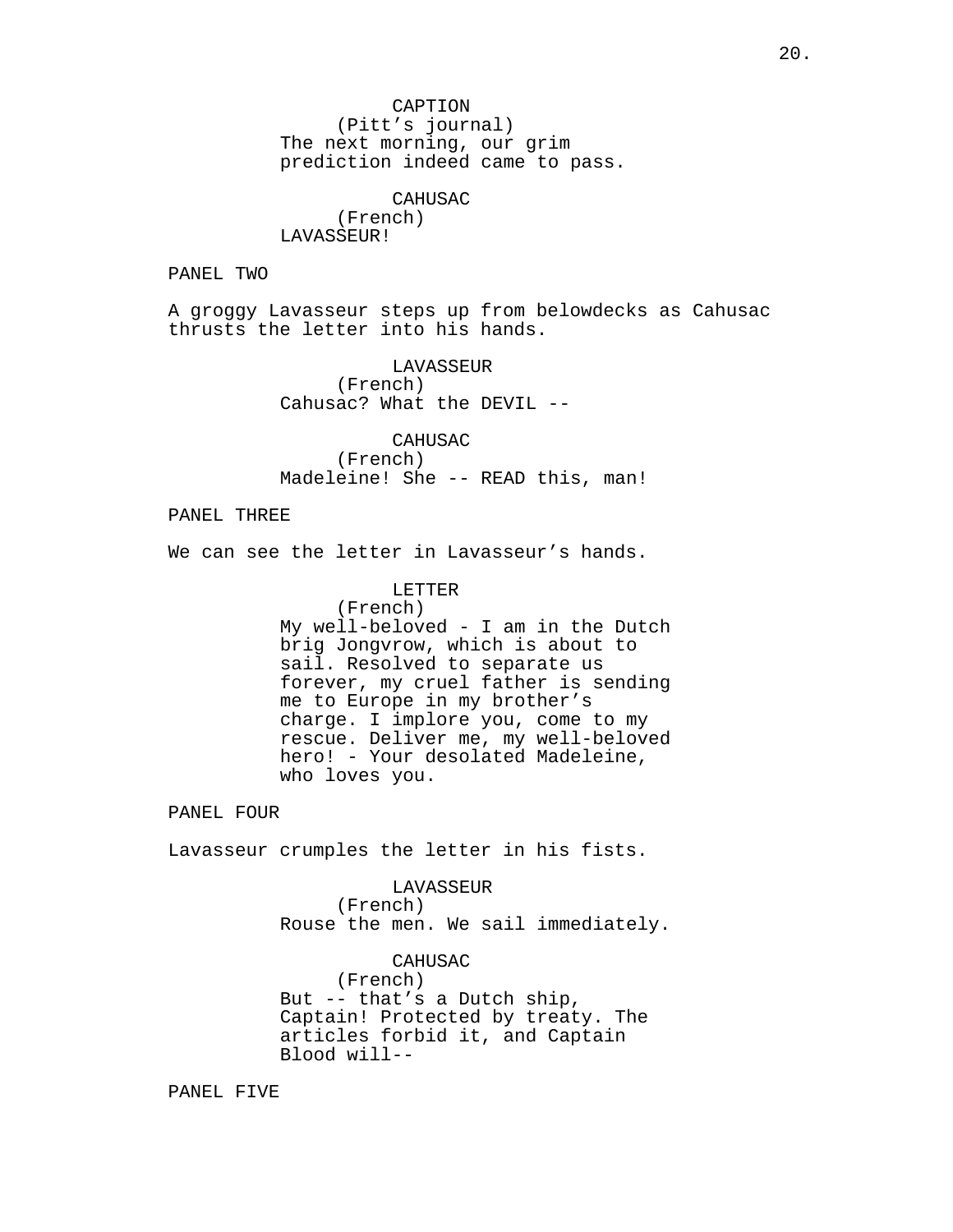Lavasseur yells at Cahusac, all rage and bloodlust.

LAVASSEUR (French) I care NOTHING for the articles! And even LESS for CAPTAIN BLOOD! We sail in ONE HOUR! I promise you, HEADS WILL ROLL!

PANEL SIX

Cahusac is alone as Lavasseur starts barking orders off-panel.

> LAVASSEUR (off, French) LEDUC! HAUL ANCHOR! DANIEL! ROUSE THE CREW!

#### PANEL SEVEN

Cahusac, furtive, talks to a cabin boy on the deck.

CAHUSAC (French) Boy. Tell D'Ogeron that we're sailing on the Dutch. That I cannot stop Lavasseur, but I want NO part of the blame for this.

ISSUE ONE, PAGE SEVENTEEN

PANEL ONE

Meanwhile, on the Dutch ship Jongvrow, Captain Dutch (he'll never be named) is at the helm, smoking his pipe. Captain Dutch should be a nice older sort of gent. We need to sell (next page) that he's a good old chap, and pretty much harmless, so that Lavasseur killing him is brutal, and Madeleine's reaction to his death is adequately horrified.

> SHOUT (off, Dutch) SHIP AHOY! FROM TORTUGA AND GAINING FAST!

PANEL TWO

Captain Dutch and his first mate look back off the bow of the boat.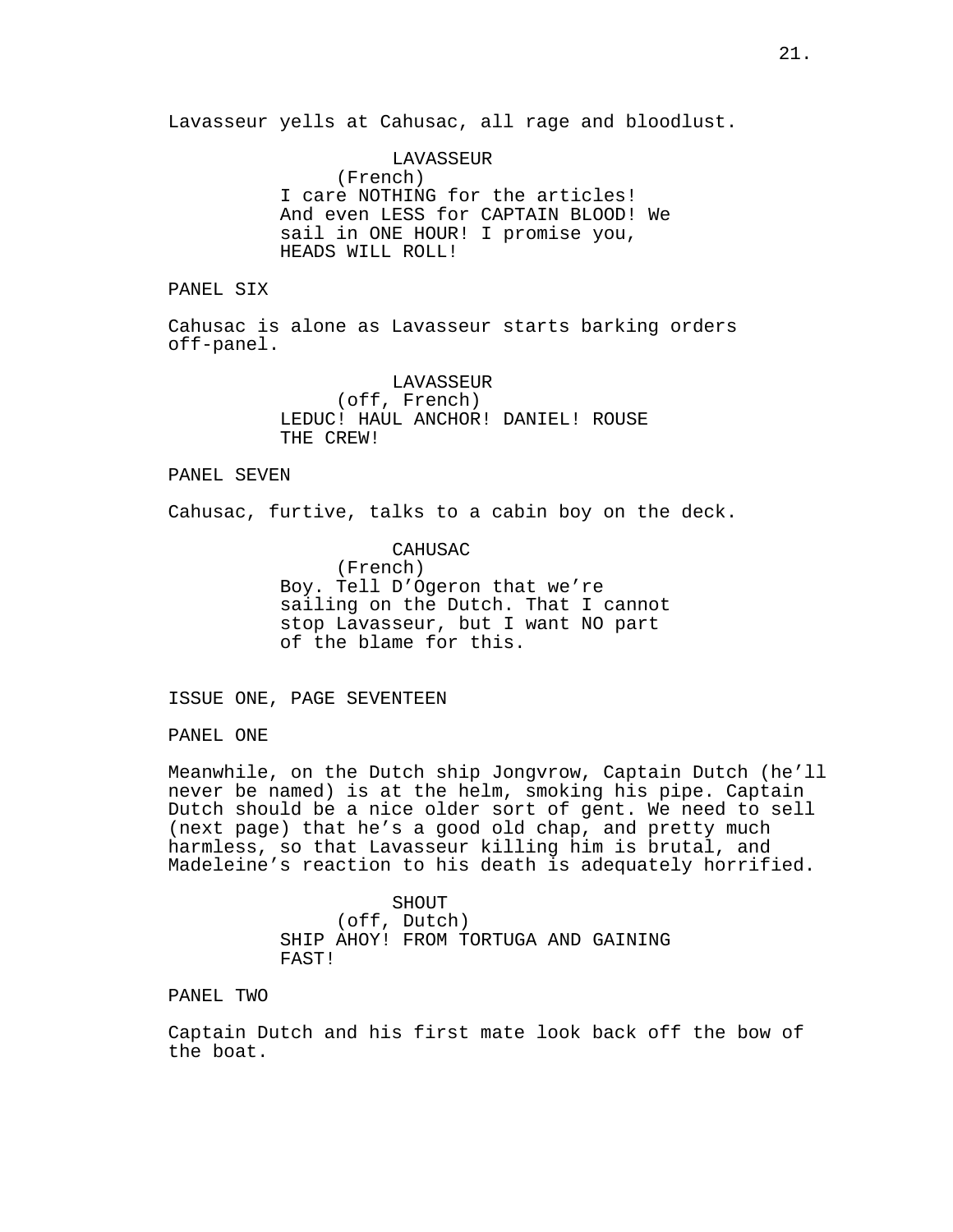FIRST MATE (Dutch) That's -- my God, captain, it's La Foudre. CAPTAIN DUTCH (Dutch) Lavasseur's ship. Can we outsail them? PANEL THREE Captain Dutch's POV: La Foudre, bearing down on them. FIRST MATE (off, Dutch) No chance, sir. He outguns us as well. PANEL FOUR Close on Captain Dutch, his face grim. CAPTAIN DUTCH (Dutch) Get the men on deck. This will not be pleasant. PANEL FIVE Lavasseur and Cahusac on the bridge of La Foudre. Lavasseur's face is still furious. CAHUSAC (French) Almost in range, Captain. They're not even trying to fire. LAVASSEUR (French) Prepare the grapples. Unsheathe your swords. PANEL SIX CAHUSAC (French) I beg you, Captain. We SIGNED the articles. The Dutch are off-limits.

> LAVASSEUR (French) We attack who I SAY we attack, Cahusac. And I say --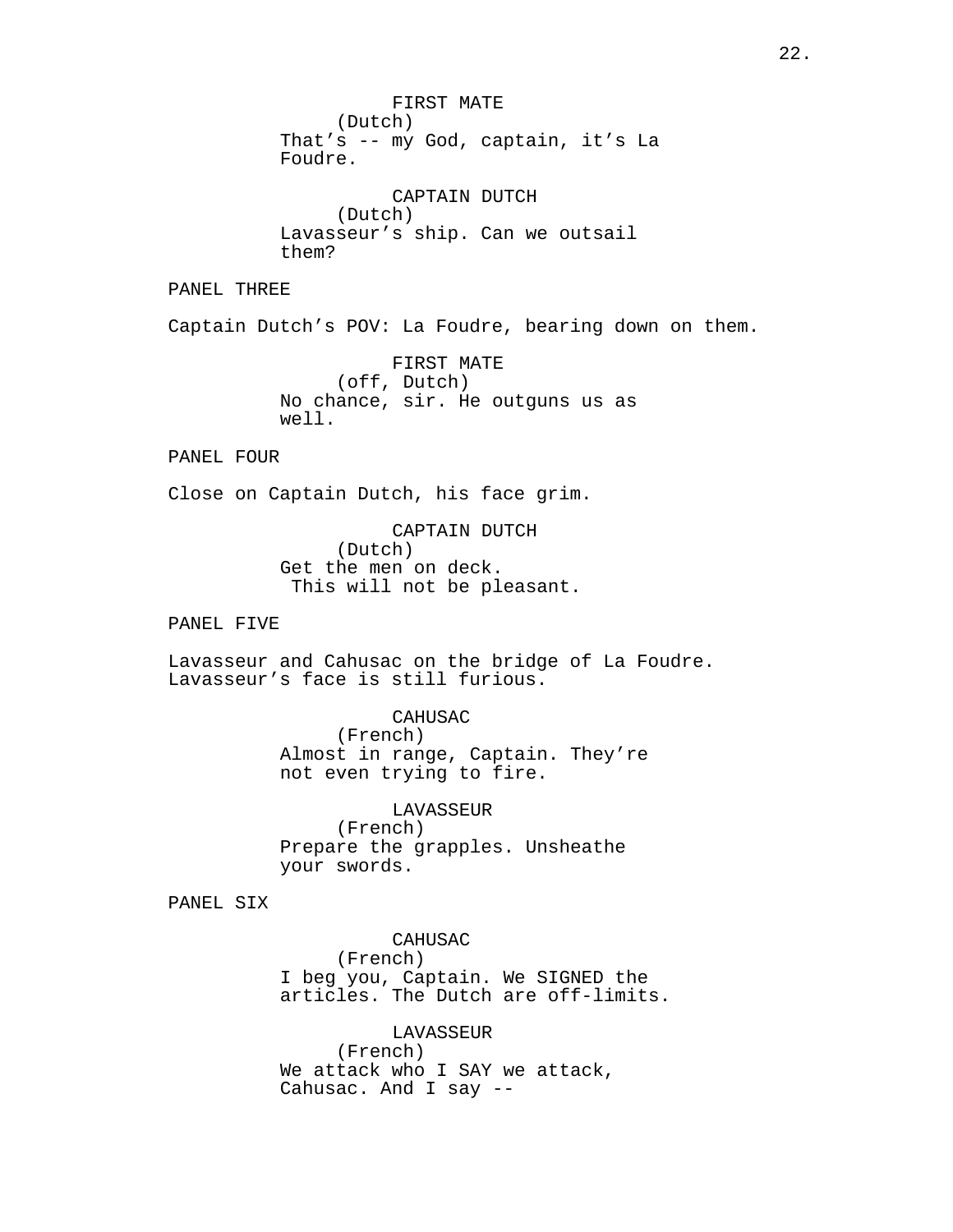ISSUE ONE, PAGE EIGHTEEN

PAGE DETAILS: Full-bore pirate action! Lavasseur and his bloody crew on the deck of the Dutch ship, attacking the Dutch left and right. Bloody (but not TOO bloody).

PANEL ONE

Lavasseur, sword raised, leads his men in a battle across the Dutch ship's deck. 2/3-page splash!

> LAVASSEUR (French) ATTACK!

PANEL TWO

Captain Dutch, sword raised feebly, is backing across the deck, with Lavasseur advancing on him.

> CAPTAIN DUTCH (French) Lavasseur -- we are following the governor's orders.

LAVASSEUR (French) And I am following my nature.

PANEL THREE

Madeleine runs out of the cabin.

MADELEINE (French) Lavasseur! My love! You came to --

ISSUE ONE, PAGE NINETEEN

PANEL ONE

Madeleine's POV. Lavasseur hacks deep into Captain Dutch's neck with his sword.

> LAVASSEUR (French) DIE!

PANEL TWO

Madeleine's horrified face.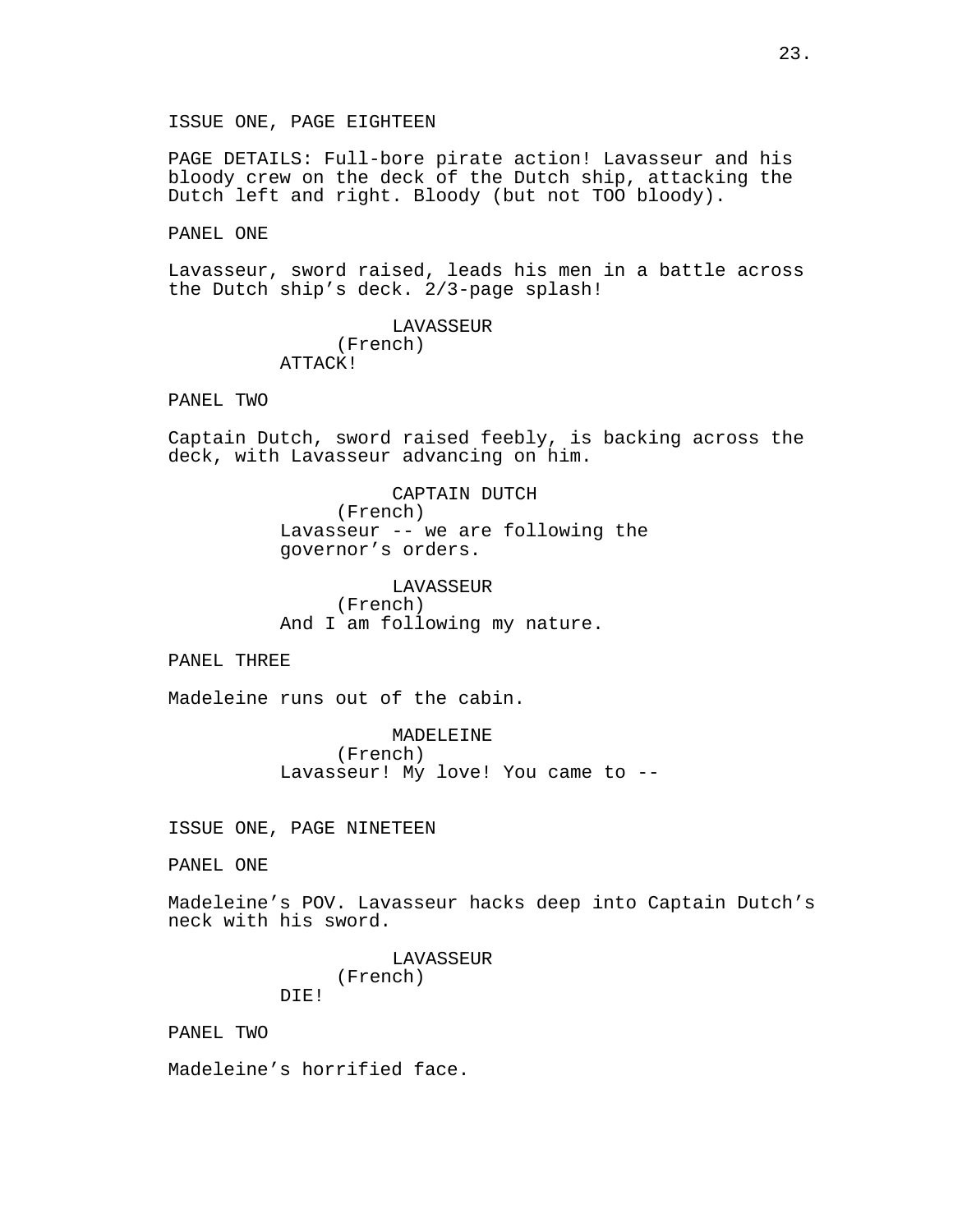PANEL THREE

Lavasseur is standing before Captain Dutch, who has sunk to his knees in front of Lavasseur. He's pulling his sword out of Captain Dutch's neck.

> LAVASSEUR (French) One moment, my love. I have a promise to keep.

PANEL FOUR

Lavasseur raises his sword high, looking at Madeleine (us) with a cheery, psychotic grin.

> LAVASSEUR (French) I promised heads would roll.

PANEL FIVE

Madeleine's horrified face as Lavasseur (off-panel) chops Captain Dutch's head off.

SF/X

**SCCHLLLCKT** 

 $SF/X$  (2)

thud

ISSUE ONE, PAGE TWENTY

PANEL ONE

Lavasseur advances on Madeleine, who shrinks back in horror.

LAVASSEUR (French) And now, my darling --

MADELEINE (French) No! I -- I didn't realize you -- LAVASSEUR (2) (French) That I WHAT?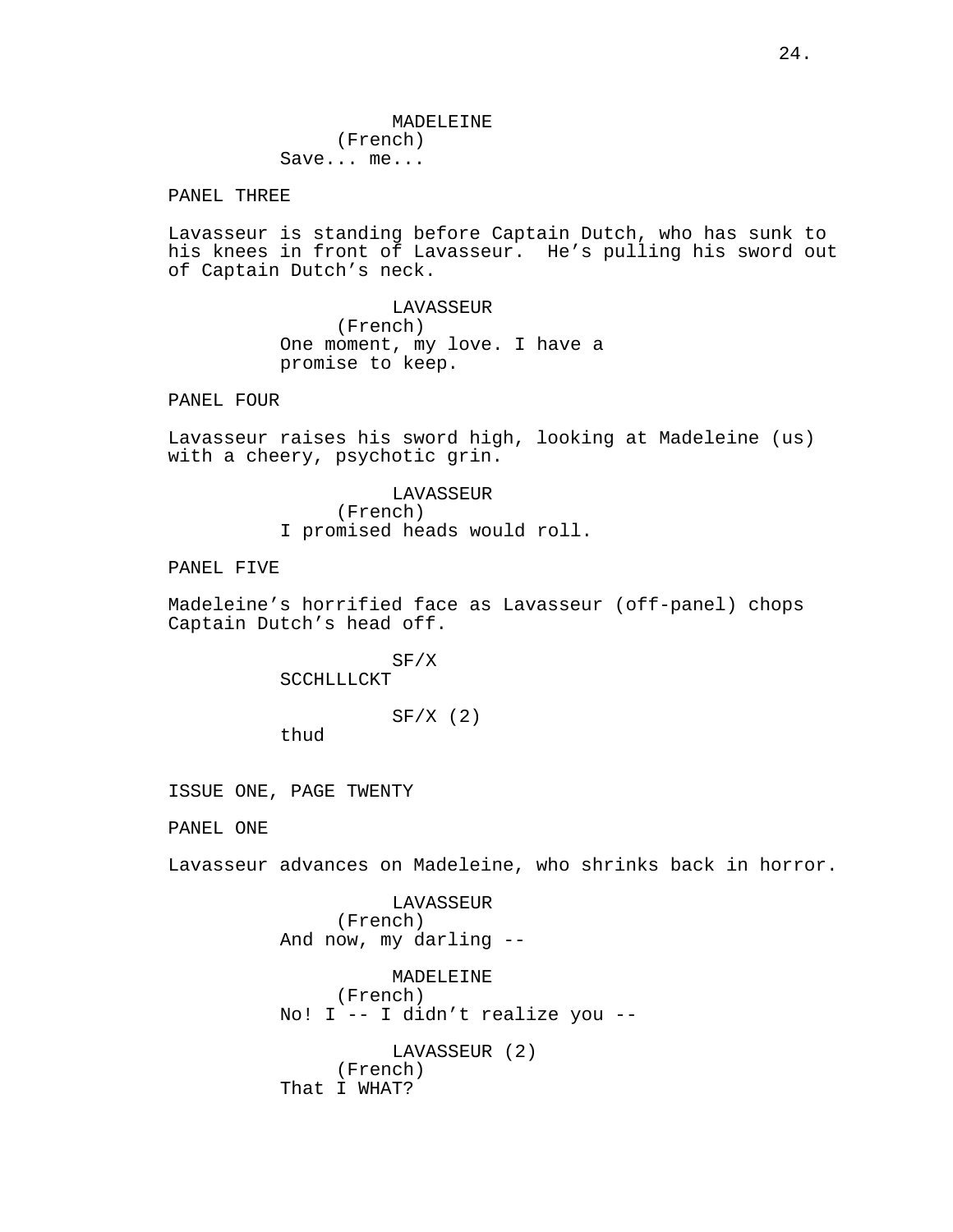PANEL TWO

Lavasseur grabs Madeleine to pull her close.

LAVASSEUR (French) That I kill? That I PLUNDER?

PANEL THREE

Madeleine tries to pull away as Lavasseur grips her tight.

LAVASSEUR (French) That I take what I WANT?

MADELEINE (French) No. Please, no...

BLOOD (off, English) WHATEVER you want, Lavasseur?

PANEL FOUR

Captain Blood and crew! They have grappled the OTHER side of the Dutch ship, and are boarding. We've switched to ENGLISH for the time being.

> BLOOD Regardless of the ARTICLES? Regardless of our PARTNERSHIP?

LAVASSEUR (off) CAPTAIN BLOOD!

PANEL FIVE

Captain Blood is standing on the rail of the ship, holding a guy rope for support.

> BLOOD Aye. Captain Blood. Governor D'Ogeron woke me from a pleasant slumber this morning with a most UNUSUAL request.

BLOOD (2) I could scarce believe my ears.

PANEL SIX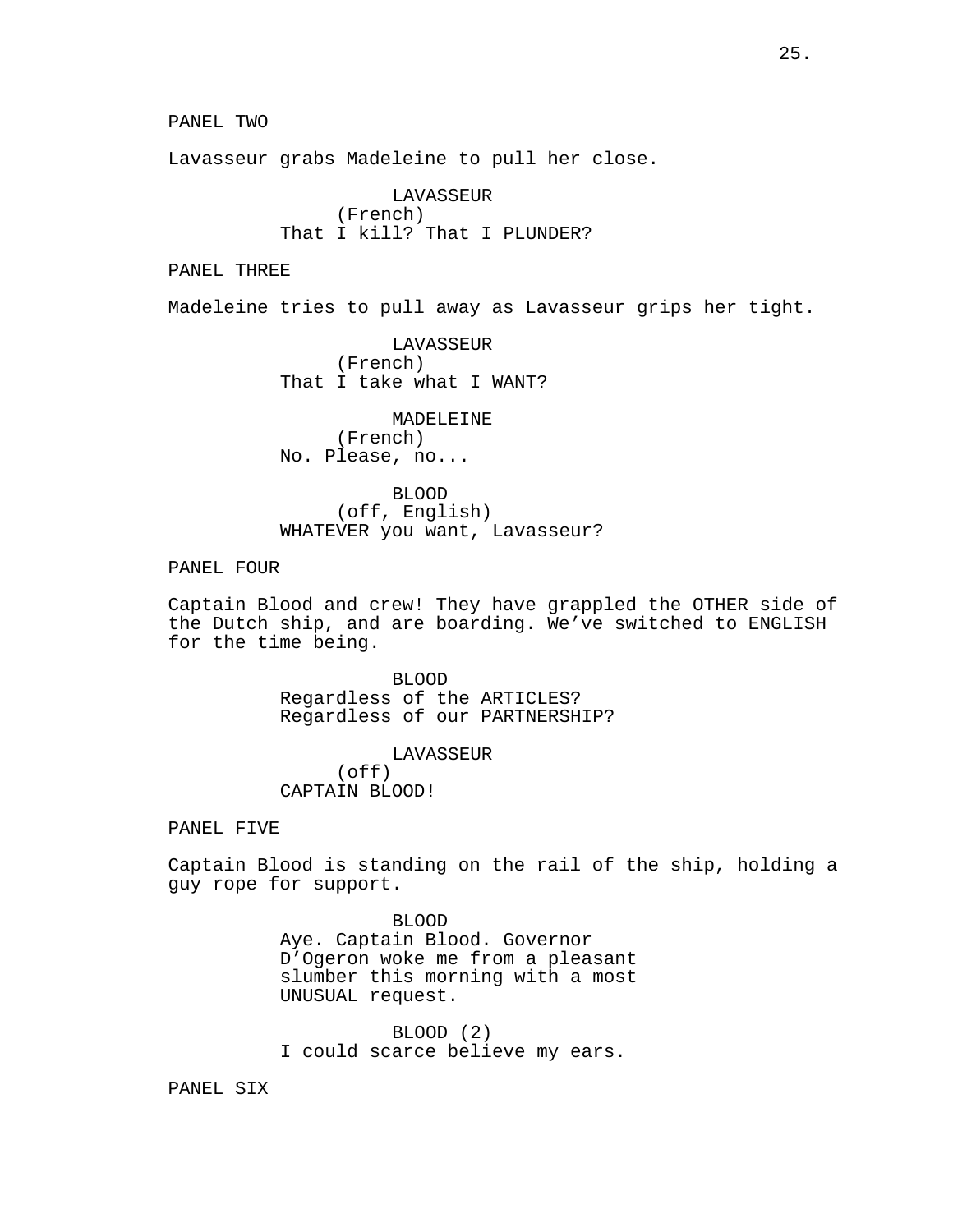Captain Blood extends a hand in the look-at-all-this-nothing gesture.

> BLOOD The great Lavasseur, breaking TWO oaths to pursue a barely armed ship? And one with NO treasure?

ISSUE ONE, PAGE TWENTY-ONE

PANEL ONE

Lavasseur's men, who are bloody and wounded after their battles with the Dutch, look up angrily.

> PIRATE (French) No TREASURE?

### PIRATE #2

(French) What the DEVIL are you playing at, Lavasseur? We risk the GALLOWS!

PANEL TWO

Lavasseur still has a tight grip on Madeleine.

LAVASSEUR SILENCE! You follow me, and the girl is MINE! To do with as I PLEASE!

MADELEINE (French)  $I$  -- am -- NOT -- YOURS!

PANEL THREE

Madeleine kicks Lavasseur in the shins, pulling free.

# MADELEINE (French) I thought you -- I HATE you!

LAVASSEUR

Arrrgh!

PANEL FOUR

Lavasseur raises his sword, preparing to hack at Madeleine.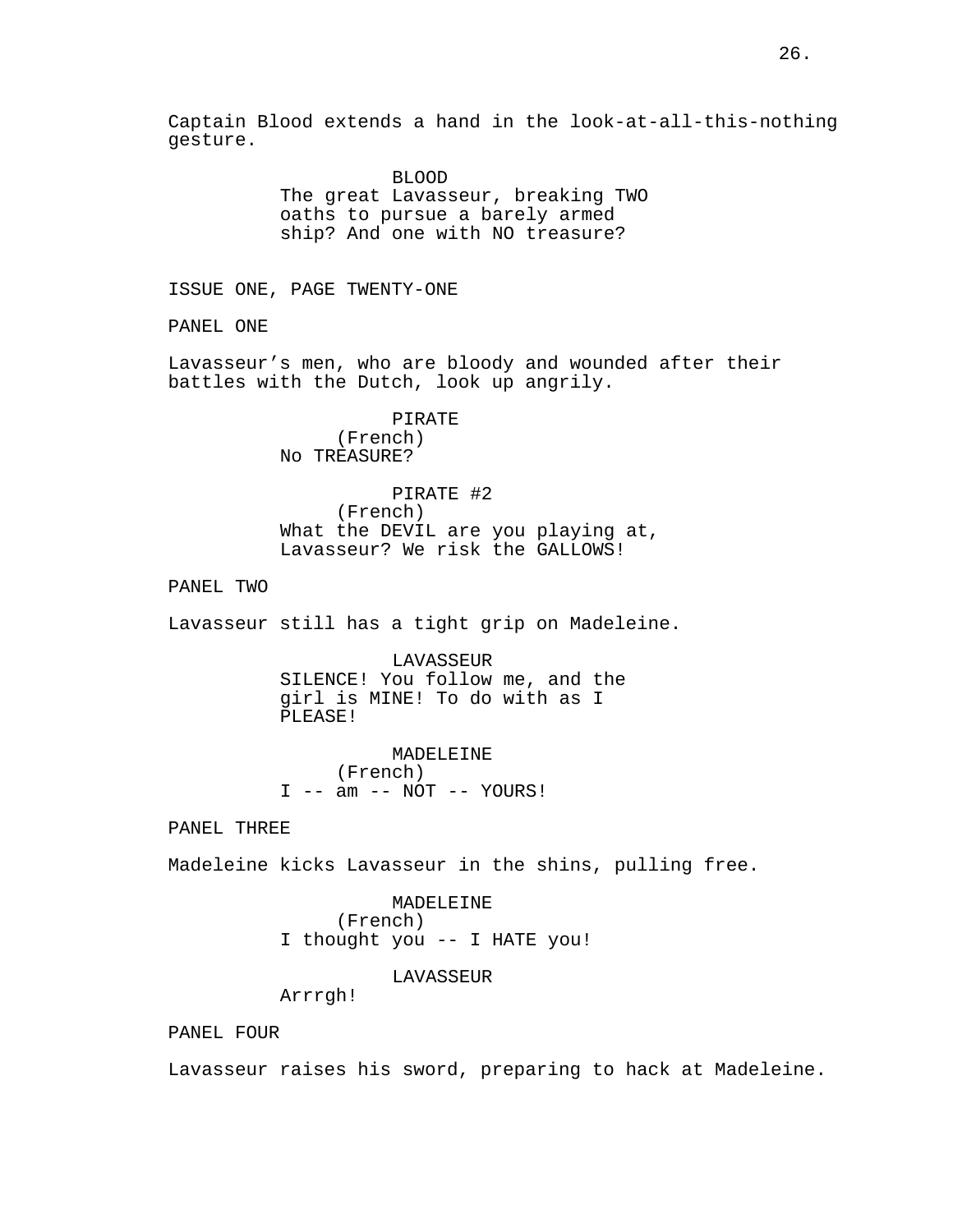PANEL FIVE

Captain Blood steps in, the point of his sword suddenly at Lavasseur's throat.

> BLOOD The King of the Seas?

PANEL SIX

Blood and Lavasseur, face to face.

LAVASSEUR Blood... she is MINE.

BLOOD Not according to the ARTICLES, Lavasseur.

ISSUE ONE, PAGE TWENTY-TWO

PANEL ONE

The assembled men on the deck -- including Cahusac and some of Blood's crewmembers -- watch Blood as he speaks, turning half from Lavasseur to address the crowd.

> BLOOD The articles state that we divide our plunder into SHARES!

BLOOD (2) But how do you divide a WOMAN into shares? It can't be done!

PANEL TWO

Wolverstone raises his sword above his head. Ogle is with him. Madeleine is behind them now, still looking terrified.

> WOLVERSTONE I say we RANSOM her!

OGLE Aye! The governor would pay THOUSANDS for her! TWENTY thousand, easily!

PANEL THREE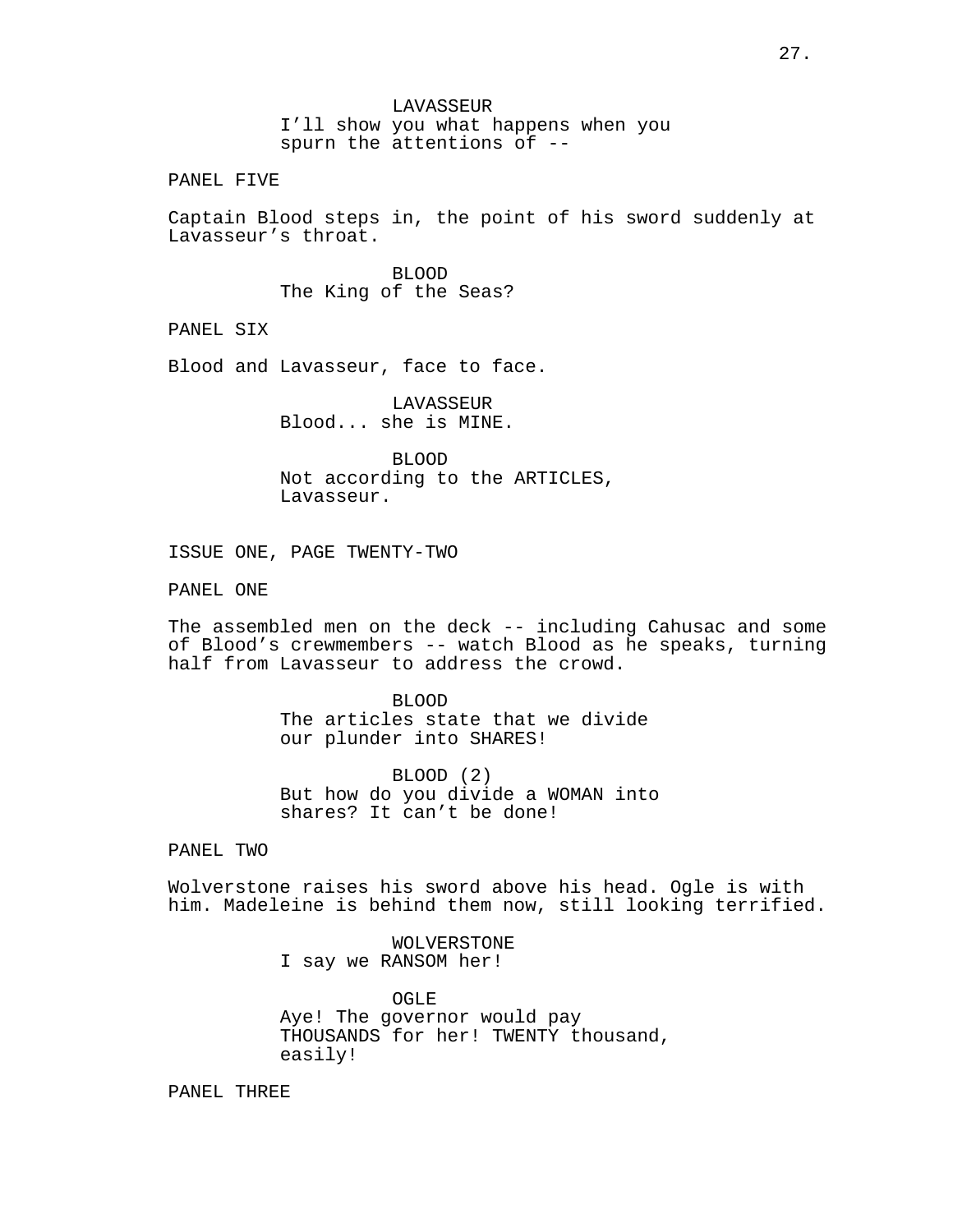LAVASSEUR YOU -- SHE IS MINE! Not YOURS! Not the GOVERNOR'S! I SAY WHAT WE DO!

BLOOD What say your MEN, Lavasseur?

PANEL FOUR

Assembled filthy pirates on the deck. Cahusac is in front of them, looking stern.

> CAHUSAC We did not follow you and violate the articles for NOTHING, Lavasseur. We're with Blood.

PIRATES RANSOM! RANSOM! RANSOM!

# PANEL FIVE

Wolverstone grins broadly, stepping aside to reveal a chest brimming with coins.

> WOLVERSTONE What a coincidence.

WOLVERSTONE (2) We happen to have the ransom right here.

# PANEL SIX

Blood presses in closer to Lavasseur -- he's addressing the crowd, but he's speaking to his enemy.

> LAVASSEUR How did you GET that money? From D'OGERON?

> > BLOOD

My share from our recent adventures. So if we pay the girl's ransom here and now, would you OBJECT?

# PANEL SEVEN

Cahusac, standing in front of his crew. Because Lavasseur's out.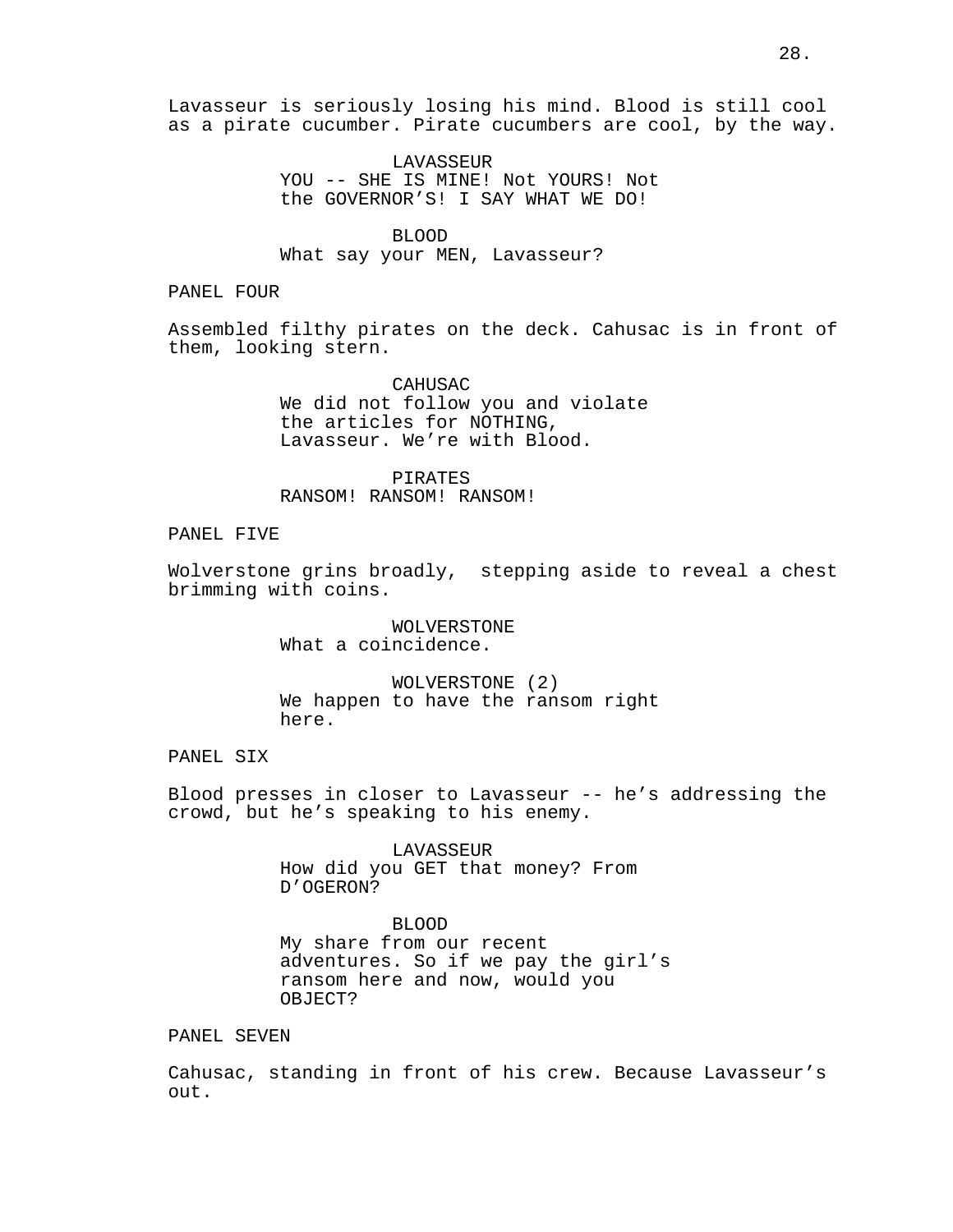# CAHUSAC No objections here. CAPTAIN Blood.

ISSUE TWO, PAGE TWENTY-THREE

PANEL ONE

Lavasseur rears back in a fury, raising his sword.

LAVASSEUR YOU CONNIVING, TREACHEROUS --

PANEL TWO

Blood catches Lavasseur's sword with his own on the downstroke.

> BLOOD YOUR choice, Lavasseur.

PANEL THREE

Blood swipes his sword, freeing his and forcing Lavasseur's sword into the air.

> LAVASSEUR I WILL CUT YOU FROM --

PANEL FOUR

Blood runs Lavasseur through with his sword.

## LAVASSEUR

Huurrrgh

PANEL FIVE

Blood pauses a moment, Lavasseur slumped against him, his sword through Lavasseur and up to the hilt.

PANEL SIX

Blood lets Lavasseur fall, his sword sliding out of him as the corpse slides to the deck.

> BLOOD Wolverstone, I believe we owe these men a ransom.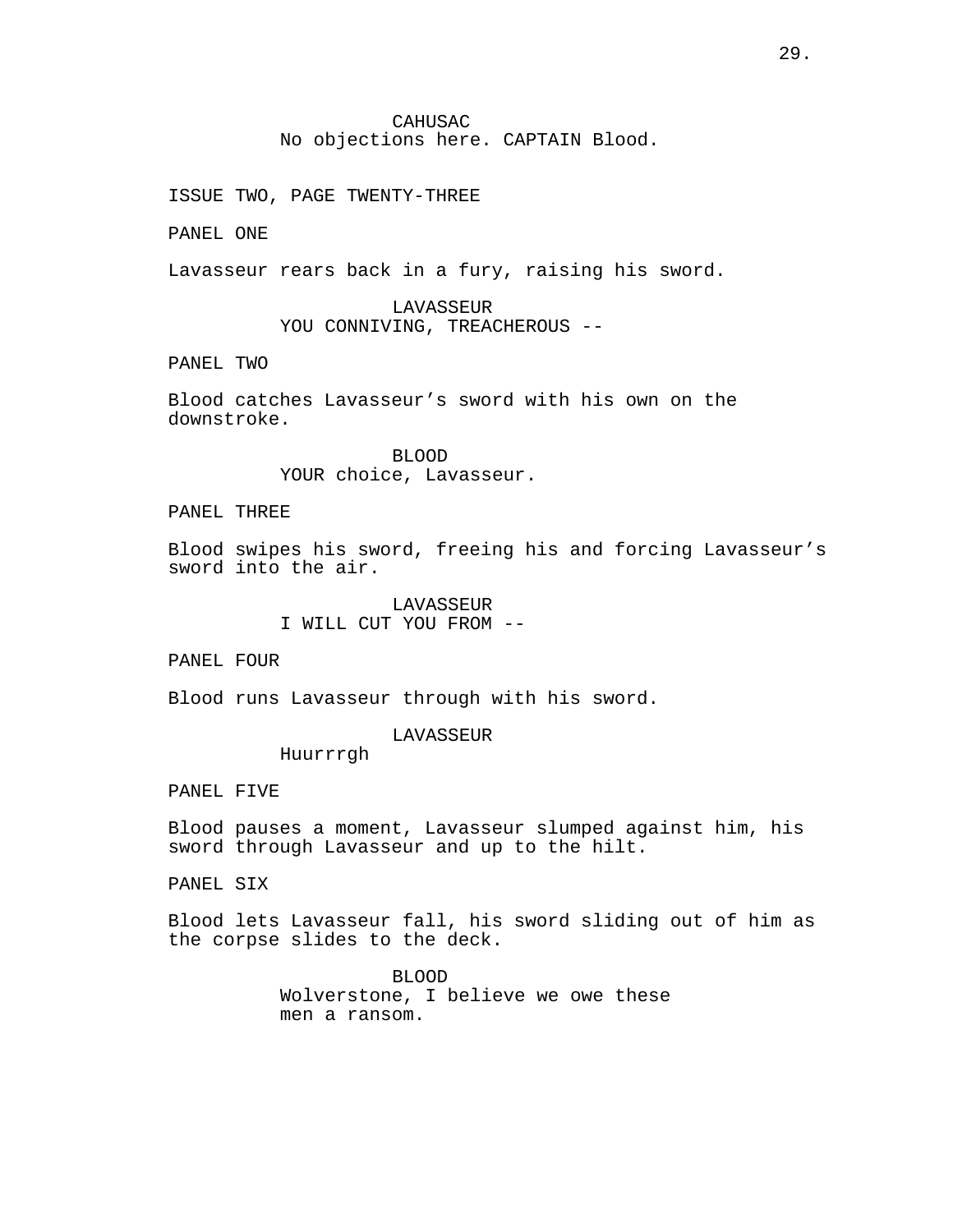PANEL ONE

Pirates celebrate as Wolverstone tips the chest and gold scatters across the deck.

> CAHUSAC (off) CHEERS FOR CAPTAIN BLOOD!

PIRATES (off) RAH!

PANEL TWO

Madeleine stares up at Captain Blood, half admiring, half fearful.

> MADELEINE And what will you do to me?

BLOOD Take you home. Leave you in peace.

MADELEINE (2) Captain Blood, I -- I--

BLOOD (2) Don't speak of it. Live your life.

PANEL FOUR

Wolverstone joins Blood at the helm of the Dutch ship.

BLOOD Wolverstone. Steer the brig back. We'll claim possession of it in port.

WOLVERSTONE You are a most unusual outlaw, my friend. What moves you to DO these things?

PANEL FIVE

Captain Blood boards the former Cinco Llaga.

BLOOD I have my reasons, Wolverstone.

PANEL SIX